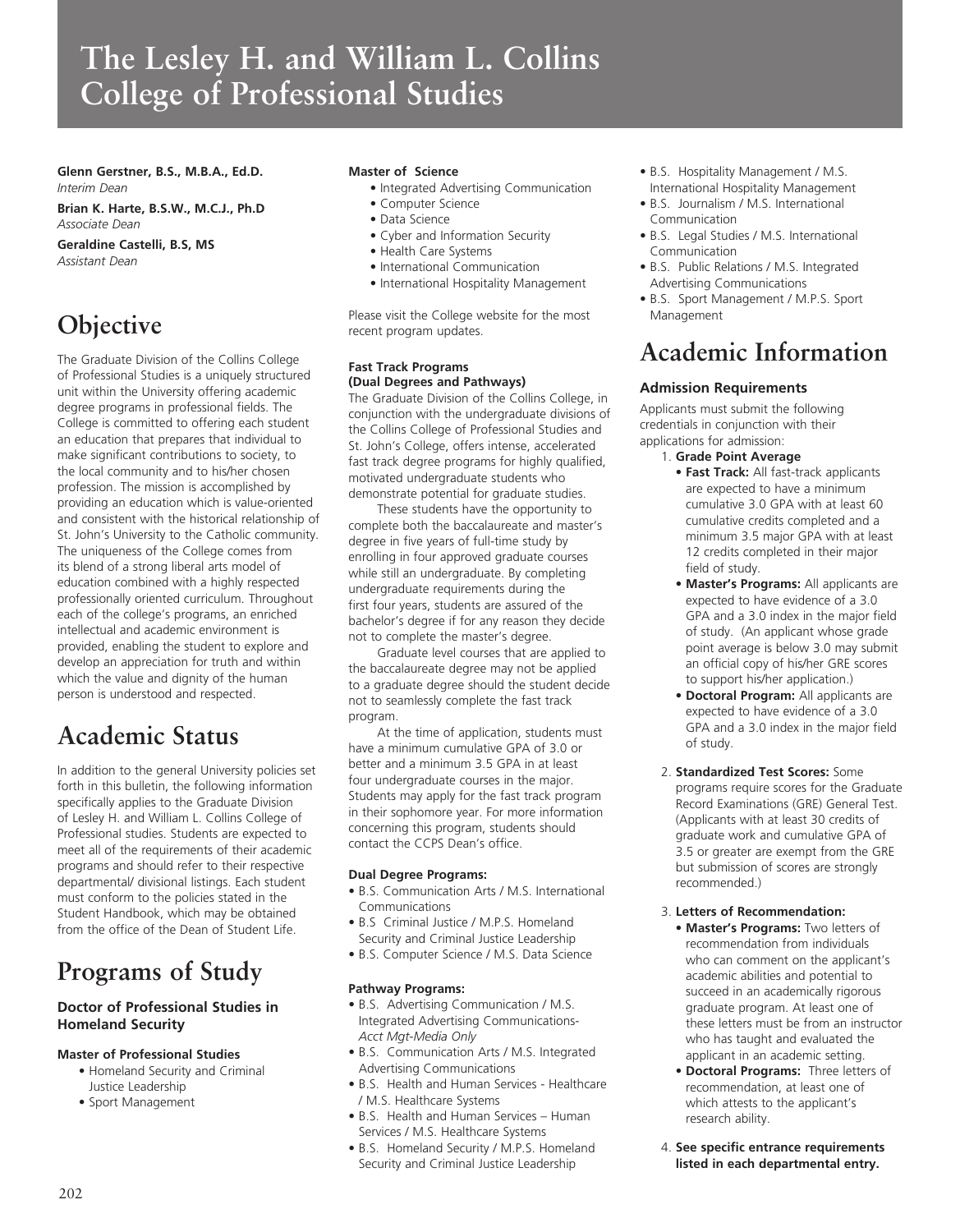### **Advisement and Registration Procedure**

 Upon matriculation, students must consult with the department to determine when the advisement period is scheduled and then make an appointment to see their advisor during this period in order that appropriate programming may be arranged. At this time, with the counsel and approval of the advisor, the Graduate Registration Form will be completed.

The University calendar stipulates the periods for Registration. During this period, students must register for their courses for the following semester, since courses with small enrollments may be cancelled or courses with large enrollments may be closed. When registering, the student must present a Graduate Registration Form to his/her advisor in order to receive a priority code to be used with the University's online registration system. No registration priority codes will be issued without an approved Graduate Registration Form. The Dean's office reserves the right to withhold priority codes.

New students are registered by the Dean's office and do not receive priority codes. Students on academic probation must obtain a faculty advisor signature and Dean's signature from the Dean's office prior to registering for any courses. Any changes from the original (i.e., add/drop) registration form must have all signatures. Unauthorized registration may result in being withdrawn from the course.

### **Non-Matriculated and Special Students**

A student who has not met all the admission requirements but has, on the evaluation of the faculty and Dean, the potential to pursue graduate studies is considered a non-matriculated student. Non-matriculated students may, upon approval, take a maximum of six credits per semester for a total of 12 credits, with a grade of "B (3.0)." or better in each course. If a student, upon completion of 12 credits, is accepted into a degree program, the Committee on Admission will determine which credits will be applicable to the degree. In any case, no more than 12 credits completed as a non-matriculated student may be applied toward the degree. A non-matriculated student will not be evaluated for admission with any grade of Incomplete (INC) on his/her transcript.

A student who has met all the admissions requirements (i.e., GPA and solid academic preparation) but who wants to take graduate courses for professional development may request to take courses as a special student. A maximum of 12 credits is permitted as a special student. If a student wishes to be considered for matriculation into a degree program he/ she must file the appropriate application. There is no guarantee that a special student will be matriculated into a degree program.

All students, whether non-matriculated or special, must submit transcripts of all prior academic work, undergraduate and graduate, and complete the appropriate forms. Only those students who are qualified and possess

the necessary background will be permitted to enroll in graduate courses.

### **Transfer of Credit**

The general policy of the Graduate Division of the Collins College of Professional Studies pertaining to transfer of credit and advanced standing is as follows:

- 1. In graduate programs requiring the completion of 30–36 credits, a maximum of six credits may be transferred with the approval of the Chair and the Dean.
- 2. In programs leading to the master's or doctoral degree, requiring the completion of 37–54 credits, a maximum of nine credits may be transferred with the approval of the Chair and the Dean.
- 3. In programs leading to the master's or doctoral degree, requiring the completion of 55 or more credits, a maximum of 12 credits may be transferred with the approval of the Chair and the Dean.
- 4. Students enrolled in the doctoral program may request advanced standing for coursework completed in fulfillment of a previously earned graduate degree. The number of advanced standing credits permitted is contingent upon assessment of the previously earned credit in accordance with the department and the Dean's office. All doctoral students in the Collins College of Professional Studies must complete a minimum two-thirds of the total number of credits beyond the master's degree at St. John's University.
- 5. Requested transfer credits must not have already been used in fulfillment of another degree. The student must present catalog descriptions of the graduate courses for which transfer credit is requested. No credit will be allowed for courses in which the grade attained is below "B (3.0)." Transfer grades do not affect cumulative quality points. In addition, no degree credit will be allowed for courses completed beyond the stipulated time limit ("Time Limit").

### **Incomplete ("INC") Grades**

Students receiving an "INC" (Incomplete) grade must submit all required materials no later than the deadline indicated in the Academic Calendar in the front of this bulletin. All "INC" grades not removed by the deadline will become permanent on the transcript. In some cases, it may be necessary for the student to repeat the course involved. The student must request a grade of incomplete from the professor before the end of the semester.

Requests for an extension of the INC grade must be filed in the College Dean's office. Faculty hold the prerogative in establishing a date earlier than identified in this bulletin. All materials must be submitted to the

Graduate Division the College Dean's office by the set deadline. The materials submitted will be forwarded to the faculty member for review.

#### **Scheduling of Courses**

Departments strive for accuracy with regard to the scheduling of courses. They reserve the right, however, to alter the schedule as needs may dictate. Moreover, the Dean maintains the right to cancel courses when deemed necessary.

### **Candidacy**

A doctoral student acquires the status of "candidate" after he or she has successfully completed: 1) all coursework excluding Dissertation Research (800 series), 2) the comprehensive examination; and 3) approval of a dissertation topic by a department faculty committee and the Dean.

### **Doctoral Dissertation and Master's Thesis**

A dissertation which demonstrates a student's capability for original scholarly contributions to their field of study is required for the conferral of a doctoral degree. The dissertation is considered a criterion of the student's scholarly attainment and will largely determine his/her final success in reference to the degree. The responsibility for a well-organized presentation of personal research (as well as the details involved) rests entirely with the student and is not part of the instructional responsibility of faculty members. Dissertations must be prepared, defended, and submitted following specific procedures and guidelines which are available from the Program Director or Division Chair.

Some divisions may require a thesis for the master's degree. Students should consult their Program Director or Division Chair to ascertain if this is required or optional. The master's thesis should offer evidence of sound research and an adequate treatment of a well-defined subject. A mere essay or compilation of facts will not be accepted. The thesis must be written on a subject comprehended under the major and approved by the mentor and the departmental committee. The responsibility for a well-organized presentation of personal research rests with the student and is not part of the instructional responsibility of faculty members. Master's theses must be prepared and submitted following specific procedures and guidelines which are available from the Program Director or Division Chair.

### **Completion Requirements**

All candidates admitted to any master's program offered through the Collins College of Professional Studies must complete all degree requirements within five years of commencing study and must complete with a minimum average of "B" (3.0 GPA).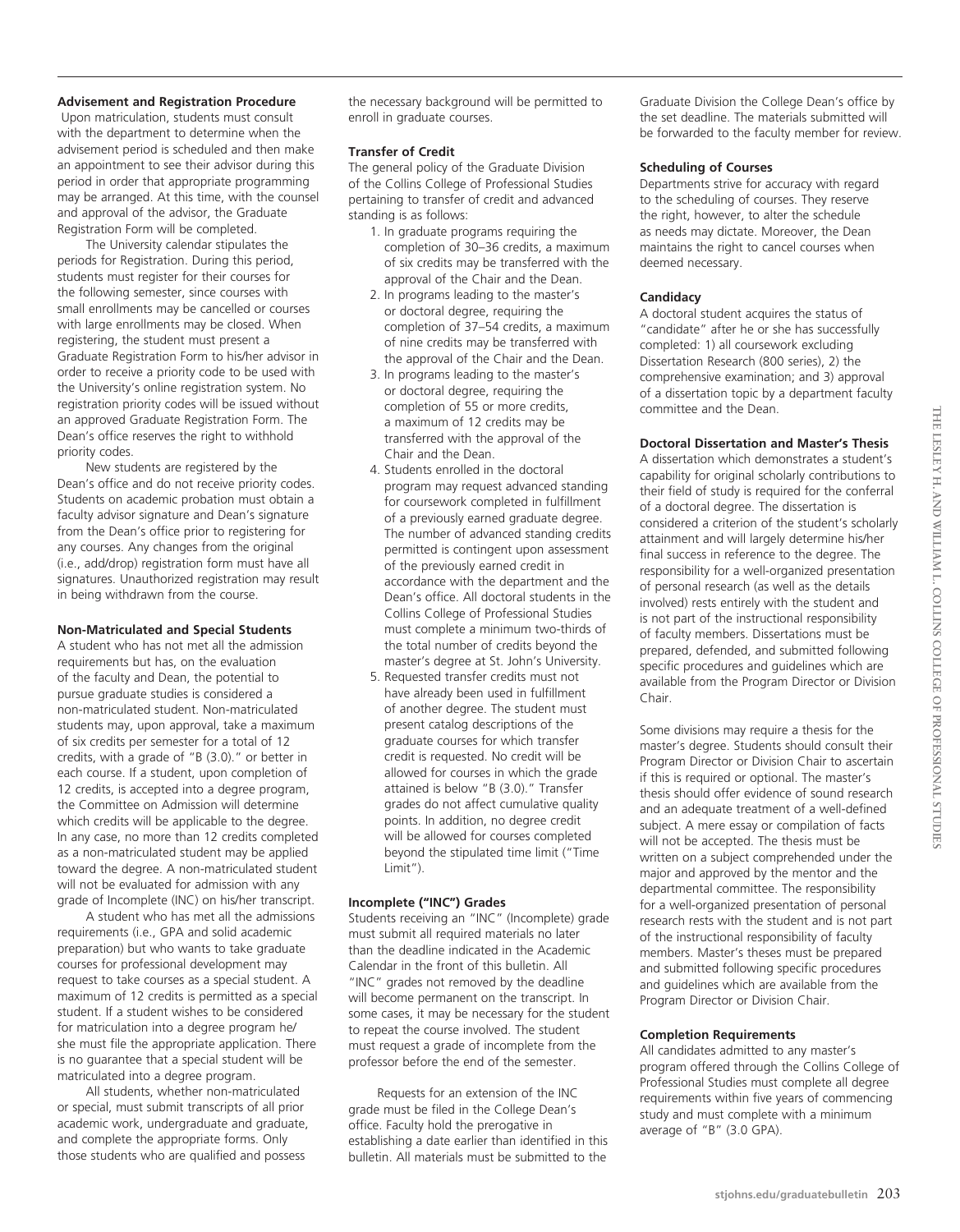## **Division of Administration and Economics**

### Program of Study

### **Master of Science in International Hospitality Management**

The Master of Science Degree program in International Hospitality Management enables students to increase their managerial hospitality expertise, through study and research, in several newly developing specialty areas. M.S. degree graduates will offer increased executive talent and value to hospitality organizations employing them.

The hospitality industry encompasses a wide range of businesses; hotels, restaurants, travel agencies, convention centers, resorts, and more. Those with masters' level education in hospitality are increasingly preferred as management employees, because with their advanced education and professional experience, they can quickly enter advanced management positions. Today, the global arena of hospitality offers people with advanced degrees executive opportunities anywhere in the world.

### **Admission Requirements**

Admission to the M.S. in International Hospitality Management is contingent upon an assessment of the candidate's ability to successfully pursue graduate study. Ability is demonstrated by previous academic performance and letters of recommendation and other factors that suggest academic potential and motivation.

Degree candidates must provide the following for admission consideration: evidence of a baccalaureate degree from an accredited college or university, including official transcripts from each institution attended showing the College qualifying GPA; two to three letters of recommendation from instructors/professors or other qualified individuals, and a statement of purpose.

### **Program Requirements**

The M.S. program in International Hospitality Management requires 30 credits that include the following. (Note: Each course listed is equivalent to 3 semester hours of credit).

### **Core (18 credits required)**

- IHM 100 International Hospitality Management
- IHM 101 Revenue Management in the International Hospitality Industry
- IHM 103 Delivering Successful Customer Service
- IHM 104 Marketing and Sales in International Hospitality Management
- IHM 108 Hospitality Analytics and Decision Making
- IHM 504 IHM Internship: Professional Experience

### **Elective Courses (12 credits chosen from the following)**

- IHM 102 Hospitality Business Law and Risk Management
- IHM 105 Social Media Analytics and Technology in Hospitality
- IHM 106 Economics of Travel and Tourism
- IHM 110 International Financial Hospitality Management
- IHM 111 Event and Festival Management
- IHM 112 Strategic International Hospitality Leadership
- IHM 113 Human Resources and Labor Relations in International Hospitality Management
- IHM 114 Quality, Ethics and Service Excellence in the Hospitality Industry
- IHM 115 Serving the Special Needs Customer in International Hospitality
- IHM 116 Ecotourism and Sustainability in International Hospitality Management
- IHM 117 Hospitality Management and Patient Experience
- IHM 500 Selected Topics in International Hospitality Management (Research Course) \*
- IHM 505 Internship II
- IHM 508 International Hospitality Management Internship I
- IHM 509 International Hospitality Internship II

### **Courses**

### **IHM 100 International Hospitality Management**

*Prerequisite: None.* The students will develop an understanding of how regions and cultures impact the hospitality industry. Through the use of managerial techniques these cultural and ethical differences may be managed to produce an international plan to organize the larger corporate hospitality industry global efforts. *Credit: 3 semester hours.*

### **IHM 101 Revenue Management in the International Hospitality Industry**

*Prerequisite: 3 credits in undergraduate Accounting.* The course centers on understanding International Hospitality Accounting and Finance. Hospitality managers utilize accounting techniques to help them grow in this expanding environment. Hospitality Management today is more cost and profit conscious. Hospitality managers are focused on increasing their revenue, minimizing costs, and maximizing profit levels, without affecting the quality of service they provide. *Credit: 3 semester hours.*

### **IHM 102 Hospitality Business Law and Risk Management**

*Prerequisite: None, a basic course in business law is preferred.* Business law in the hospitality industry and risk management; topics include basic contracts and breach of contract, civil rights, negligence, innkeeper and guest rights, and employment of staff, full-time and seasonal, in hospitality venues in the United States and abroad. Risk, liability and insurance are considered; accidental injuries, crimes against guests, e.g., assault and rape, breakins and theft from rooms, discriminatory issues involving both employees and guests, payment issues, and prevention of liabilities. *Credit: 3 semester hours.*

### **IHM103 Delivering Successful Customer Service**

An examination of the essentials of outstanding customer service. Focused on excellent marketing and hospitality companies who have defined the best in customer service around the world. *Credit: 3 semester hours.*

### **IHM 104 Marketing and Sales in International Hospitality Management**

An examination of the role and activities in marketing hospitality products for the domestic and global arena. Areas covered are the blended hospitality and tourism industry and the strategic process of developing the marketing campaign to address this market. Other areas addressed are identifying marketing environments, consumer preferences and buying behavior, building brand value awareness, internally and externally strategic development of the marketing mix elements including product, price, placement and promotion. *Credit: 3 semester hours.* 

### **IHM 105 Social Media Analytics and Technology in Hospitality**

*Prerequisite: IHM 101 OR IHM* 104 Monitoring customer opinions and developing effective strategies to improve service quality are critical in the hospitality businesses. Students of this course learn benefits and skills of emerging social media analytics to collect and analyze big data from major social media sites. Applying the approaches for case projects, students develop hospitality management and marketing abilities to satisfy customers and enhance the brand reputation. *Credit: 3 semester hours.*

### **IHM 106 Economics of Travel and Tourism**

Applications of economic analysis to travel and tourism including estimation and prediction of demand and supply; structure of competition among suppliers of tourism services; determination of regional economic impacts; regulation in the tourism industry; tourism's impact on the environment; and sustainable tourism development. *Credit: 3 semester hours.*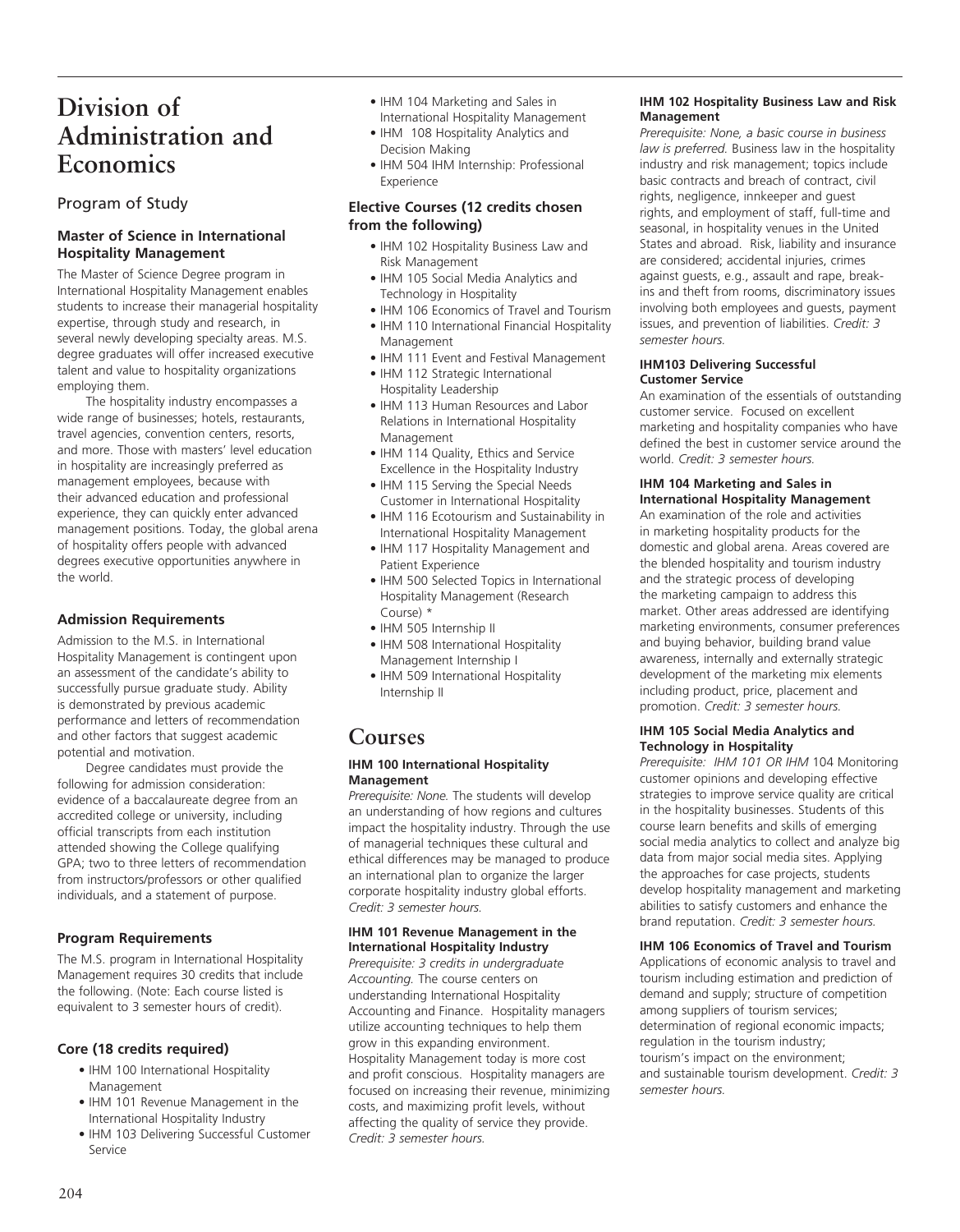### **IHM 108 Hospitality Analytics and Decision Making**

*Prerequisite 3 credits in IHM or MGT.* Contemporary hospitality managers are required to be able to analyze and interpret quantitative data generated from the operation systems for the strategic decision making. This course will offer how to find a problem, design a project, analyze quantitative data, and create a report or a presentation to help decision-making processes. Students will learn how the system for customers, employees, and organizations can work effectively. Analytics and technical skills will be stressed. *Credit: 3 semester hours.* 

### **IHM 110 International Financial Hospitality Management**

An examination of various financial instruments, structures, and strategies by which hospitality industry operates. Topics to be covered include: basic financial concepts; reporting requirements for the hotel and tourism industries; methods of raising capital; the time value of money; budgeting; and forecasting; sources and uses of working capital. Concepts and operations of foreign exchange markets; international financial markets. *Credit: 3 semester hours.*

### **IHM 111 Event and Festival Management**

Event and festival management is one of the fast-growing industries and requires professional and skillful leaders. This course is designed for students who seek managerial positions to effectively plan and execute events and festivals. Students not only learn significant trends and issues in the real world but also develop critical and quantitative thinking skills to improve the management and marketing processes. Lectures to learn essential theories, discussions to find effective actions, and guest-speakers/field-trip to meet the real world are offered. *Credit: 3 semester hours.*

### **IHM 112 Strategic International Hospitality Leadership**

Students will learn how to develop and implement global strategies. They will develop and understand how regions and cultures impact multinational hospitality industries. *Credit: 3 semester hours.*

### **IHM 113 Human Resources and Labor Relations in International Hospitality Management**

Research and analysis of human resources globally. Planning, recruiting, hiring, appraising, training, and terminating employees. Employee motivation strategies in various hospitality industry work settings. Labor union and non-union policies, practices and challenges. *Credit: 3 semester hours.*

### **IHM 114 Quality, Ethics and Service Excellence in the Hospitality Industry**

Hospitality executives and managers who want to implement a successful guest-focused organization within a competitive customerdriven market will learn how to organize and manage quality service in the hospitality industry. *Credit: 3 semester hours.* 

### **IHM 115 Serving the Special Needs**

**Customer in International Hospitality**  Introduction to providing hospitality for disabled customers in a variety of settings. Included are US and international policies and laws such as ENAT; types of customer needs and the care necessary; handling crises; accessibility in architecture and universal design for safety and comfort; planning ongoing training for employees in providing quality service to the disabled. *Credit: 3 semester hours.*

### **IHM 116 Ecotourism and Sustainability in International Hospitality**

An examination of sustainable practices in the hospitality industry. Areas include eco-design, energy savings strategies, waste management, green marketing, and the growing popularity of eco-vacations. Students will review the scholarship in the field and the work of organizations such as The International Ecotourism society, The Nature Conservancy and many more groups and societies dedicated to sustainable hospitality practices, environmental preservation, and culturally sensitive travel. *Credit: 3 semester hours.*

### **IHM 117 Hospitality Management & Patient Experience**

The course centers on understanding the hospitality management efforts which focus on driving performance excellence, organizational efficiency, and positive experience outcomes in a hospital setting. *Credit: 3 semester hours.*

### **IHM 500 Selected Topics in International Hospitality Management**

Students will complete case studies that improve critical thinking and problem solving skills. This course helps students transition from thinking like students to thinking like managers and supervisors. *Credit: 3 semester hours.* 

### **IHM 504 Internship I: Professional Experience**

*Permission of director required.* An offcampus experience with a professional hotel, restaurant, food service or tourism organization with supervised practical experience to further prepare IHM major for their professional careers. *Credit: 3 semester hours.*

### **IHM 505: Internship II**

*Prerequisite: Permission of chair or program director.* A second off-campus experience with a professional Hotel, restaurant, food service, or tourism organization with supervised practical experience to further prepare IHM students for their professional careers. *Credit: 3 semester hours.*

### **IHM 508 International Hospitality Management Internship I**

*Permission of director is required. Open only to Study Abroad students. Language Requirement.* IHM students will experience an international unpaid Internship with a hotel in France, Italy and Ireland, and a semester abroad. This practical experience will help prepare HMT majors for their professional careers. *Credit: 6 semester hours.*

### **IHM 509 International Hospitality Internship II**

*Permission of director is required. Open only to Study Abroad students. Language Requirement.* IHM students will experience an international unpaid Internship with a hotel in France, Italy and Ireland, and a semester abroad. This practical experience will help prepare HMT majors for their professional careers. *Credit: 3 semester hours.*

### **Innovation**

The following courses are part of the Master of Entrepreneurship and Innovation offered through the Tobin College of Business.

### **INN 100 Foundations in Social Entrepreneurship**

Social Entrepreneurship is a rapidly developing and changing field in which business and nonprofit leaders design, grow, and lead mission-driven enterprises to help solve societal challenges typically ignored by commerce.

This course offers an introduction to the field of social entrepreneurship and the tools and tactics used by social ventures. As the traditional lines blur between nonprofit enterprises, government, and business, it is critical that business students understand the opportunities and challenges in this new landscape. This course will not address how to start a social driven business/institution, but also how it is possible for major companies to move social responsibility form a cost center to a profit center. This course will therefore address through case discussions, lectures, readings, guest speakers, and student presentations this emerging field. Students will be expected to develop a business plan for a social enterprise or a plan/strategy for a already existing company to move it's social responsibility function to a profit center. Given that the field of social entrepreneurship is at its early stages of development this course will draw upon some still developing case studies. *Credit: 3 semester hours.*

### **INN 200 Introduction to Innovation and Entrepreneurship**

Entrepreneurship and innovation are the principal source of jobs and wealth in market economies. This course is concerned with entrepreneurship, with a special emphasis on introducing students to basic thinking in the areas of innovation and entrepreneurship.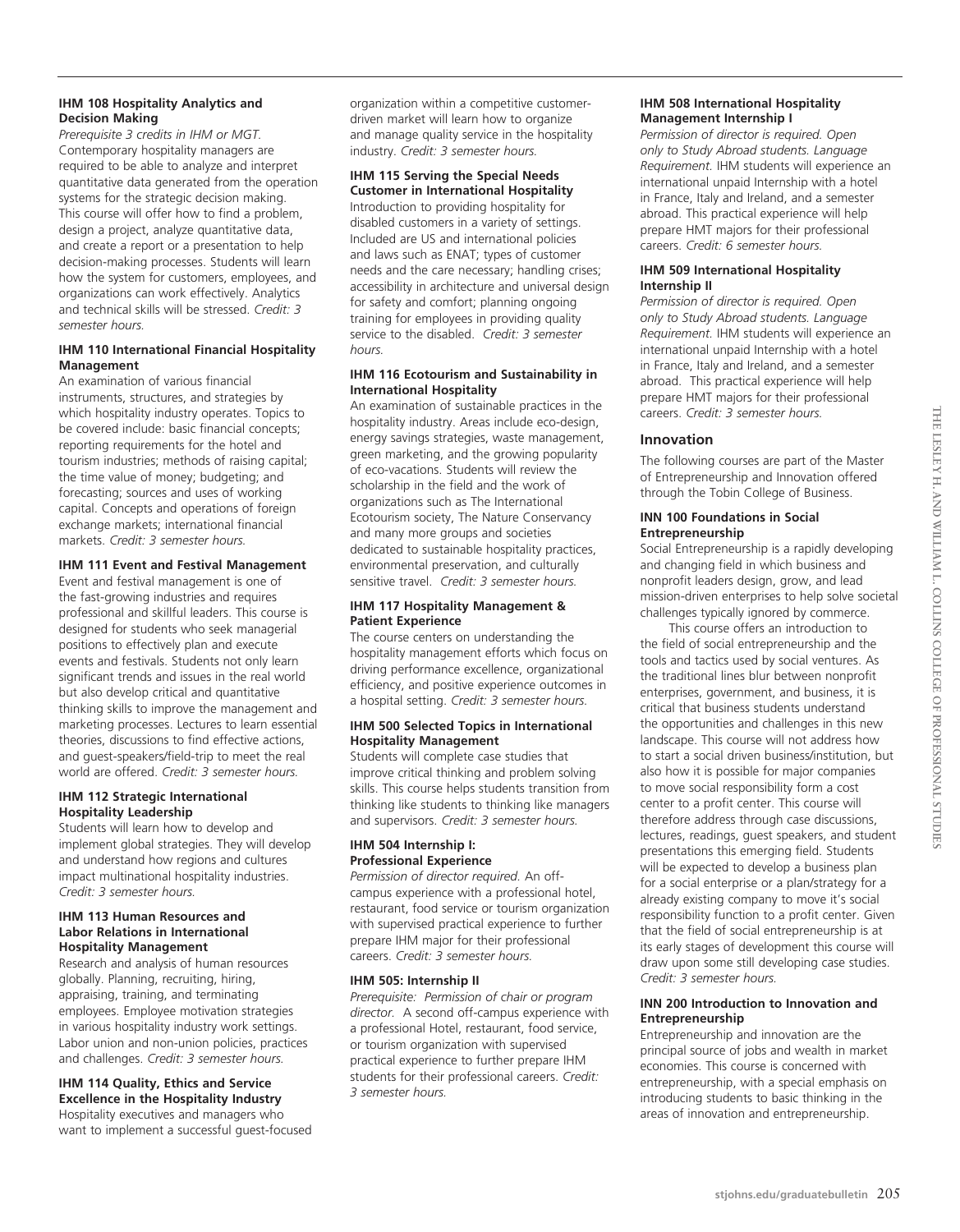Technology transfer will also be addressed to a lesser degree; this is the process of taking innovations out of laboratories and finding commercial applications for those technologies. The course is also concerned with explaining "how" entrepreneurship takes place as well as "why" it takes place. The "how" of new venture development is related to the entrepreneurial process (innovation, technology transfer assessment, business plans, fund raising, launching of the enterprise, and the harvest or selling of the enterprise). Research in this area is rich, comes out of the discipline of Management and, tends to concentrate on case studies and best practices. The "why" of entrepreneurship is concerned with why people and groups of people engage in the entrepreneurial process. The course brings together both the Business side of entrepreneurship research and the Liberal Arts side of new venture development. The course thus concentrates on the entrepreneurial process as well as the history and theoretical and practical aspects of new venture developments. *Credit: 3 semester hours.*

### **INN 320 Digital Technologies for start-up creation and launch**

*Prerequisite: INN 200.* This course teaches students how to leverage digital technologies in the process of creation of a new venture, from the idea and opportunity recognition stage to intellectual property protection, production, marketing and distribution. Students learn how digital tools such as social media, 3D printing, open-source software and hardware, crowdsourcing, crowdfunding, and digital imaging can reduce the barriers between invention and the creation of a new company and how they can be integrated into a lean start-up/agile approach for the creation of a new start-up. *Credit: 3 semester hours.*

### **INN 322 Information Technology for Small Business Management**

*Prerequisite: INN 200.* The course is designed to provide an overview of how small businesses, small non-profit organizations, and other types of start-ups can use information technology strategically to grow their enterprises. Students will be introduced to the work of information technology units, small and large, and will learn how to select, source or deploy technical solutions to manage the operations of small organizations. The course is built with a focus on small and medium sized organizations that need to manage their operations, and spans firms form the smalloffice-home-office (SOHO) to small businesses with less than five hundred employees. A mix of strategies such as in-house development, shared-services, and sourcing from multiple vendors will be explored with attention to technology trends that will open new opportunities for enterprise growth. *Credit: 3 semester hours.*

## **Division of Computer Science, Mathematics and Science**

### **Master of Science in Computer Science**

The employment landscape for computer science-related professions is strong. Technology generally (and computer science specifically) dominate the job market, in terms of necessary skills for success in virtually all career areas.

Students who enroll in the Computer Science graduate program will achieve knowledge and competency in the core areas of advanced database system design, compiler design, algorithms and theory of computation, software design and architecture, and distributed operating systems. Students will be able to choose from a variety of elective courses in mobile applications, cryptography, machine learning, and robotics; and they will select specializations in data mining and predictive analytics, software development, artificial intelligence, or cybersecurity.

### **Admission Requirements**

Admission to the program is contingent upon an assessment of the candidate's ability to successfully pursue graduate study. This assessment will be made by examining previous academic performance, letters of recommendation, the applicant's essay, work experience, performance on standardized exams (such as the GRE), and any other evidence that the admissions committee believes to be relevant.

Degree candidates must provide the following for admission consideration: evidence of a baccalaureate degree from an accredited college or university, including official transcripts from each institution attended showing the College qualifying GPA; two to three letters of recommendation from instructors/professors or other qualified individuals, and a statement of purpose

In addition to the standard University and College admission requirements, all applicants must meet the following minimum requirement:

- Successful completion of courses in Calculus I/II, Discrete Mathematics, Algorithms and Data Structures, Programming I/II; or at the division's discretion,
- GRE scores in verbal reasoning, quantitative reasoning, and analytical writing within 5 years of application; top 50th percentile on GRE Quantitative Reasoning is required.

### **Bridge program**

Students who do not meet the minimum course prerequisites, at the division's discretion, would be required to take the corresponding undergraduate equivalent courses offered at St. John's University Collins College of Professional Studies; and/or one or more of following bridge courses: Intensive Programming I/II (CUS 501/CUS 503) and Mathematics for Computer Science (CUS 504).

### **Program Requirements**

The M.S. program in Computer Science requires 30 credits that include the following. (Note: Each course listed is equivalent to 3 semester hours of credit.)

### **Core Required Courses (12 credits required)**

- CUS 710 Compiler Design
- CUS 715 Algorithms and Theory of Computation
- CUS 720 Software Design and Architecture
- CUS 730 Distributed Operating Systems

### **Core Elective Course (3 credits chosen from the following)**

- CUS 510 Database Management Systems.
- CUS 725 Advanced Database Management Systems

### **Elective courses**

### **(9 credits chosen from the following)**

- CUS 610 Data Mining and Predictive Modeling I
- CUS 615 Data Mining and Predictive Modeling II
- CUS 635 Web Data Mining
- CUS 680 Distributed Big Data Analytics I
- CUS 681 Distributed Big Data Analytics II
- CUS 750 Robotics
- CUS 752 Machine Learning
- CUS 754 Computer Vision and
- Applications
- CUS 640 Natural Language Processing • CUS 740 Software Testing and Quality
- Assurance
- CUS 742 Mobile Application Development
- CUS 744 Software Engineering
- CUS 746 Secure Software Development

### **Option Courses (6 credits from one of the following options)**

- Research Option: CUS 795 Master's Thesis I and CUS 796 Master's Thesis II
- Applied Option: CUS 790 Master's Capstone Project and 3 credits in a specialized area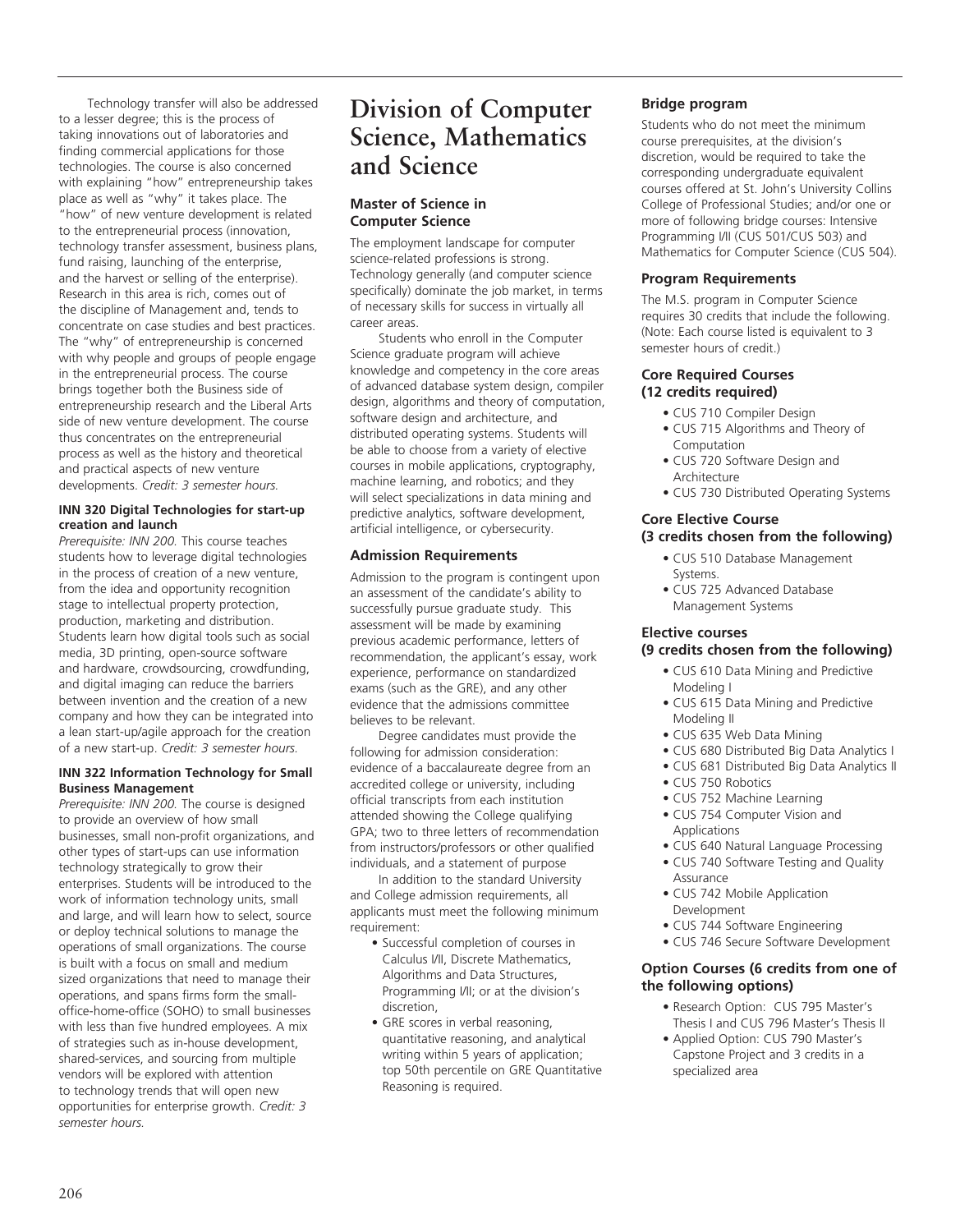The M.S. in computer science program elective courses are organized in specialization areas to allow students to tailor their degree to fit their academic and professional goals. Students, can elect to concentrate on a particular specialization by completing 3 elective courses within that specialization area. Current specializations include: Data Science Artificial Intelligence, Cybersecurity and Software Development.

### **Courses**

### **CUS 501 Intensive Programming I**

An intensive treatment of programming techniques, algorithmic problem solving, and software design. Topics include fundamental data types, objects and classes, control structures, arrays, and object-oriented design. *Credit: 3 semester hours.*

### **CUS 502 Intensive Programming II**

*Prerequisite: Intensive Programming I.* Introduction to data structures concepts, including lists, stacks, queues, and trees using Java. Students will learn how to implement algorithms to perform specific tasks such as sorting and searching, and will also explore the use of graphical user interfaces. *Credit: 3 semester hours.*

### **CUS 504 Mathematics for Computer Science**

Introduction to the concepts of mathematics for computer science with emphasis on limits, derivatives, exponential and logarithmic functions, discrete (abstract) structures of computer science including an introduction to logic, proofs, sets, relations, functions, counting, and probability. *Credit: 3 semester hours.*

### **CUS 710 Complier Design**

*Prerequisite: Intensive Programming II.* Compiler concepts, techniques, and tools for syntax-directed translation of high-level programming languages into executable code. Students will learn how to design finite state machines, context free grammars, and lexical scanners. They will implement compiler parsing techniques, abstract syntax trees, symbol tables, intermediate machine representations, and generate code to build a compiler. *Credit: 3 semester hours.*

### **CUS 715 Algorithms and Theory of Computation**

The design of algorithms, along with analysis and comparison of the complexity of different types of algorithms, is a fundamental area in computer science. Techniques for algorithm design including greedy algorithms, divide and conquer, and dynamic programming will be covered. Computability theory, including NP-completeness, will be studied and demonstrated with classic problems. Topics will also include review of sorting algorithms and graph algorithms. *Credit: 3 semester hours.*

### **CUS 720 Software Design and Architecture**

*Prerequisite: Knowledge of programming in an object-oriented programming language.* An in-depth course on software design, design patterns, software frameworks, and software architectures. Topics will include common software design methodologies, choosing and implementing design patterns in the context of real software systems, working with typical software frameworks, and software architectures such as layered systems, message oriented middleware, service oriented architectures, and event-based architectures. *Credit: 3 semester hours.*

### **CUS 725 Advanced Database Management Systems**

*Prerequisite: Database Management course or CUS 510.* Advanced topics in database management systems, including non-relational database systems, distributed database systems, and security, as well as advanced indexing, query optimization and concurrency control strategies that support nontraditional database systems. Additional topics may include cloud databases, advances in database systems for very large datasets, multimedia databases, and spatial databases. *Credit: 3 semester hours.*

### **CUS 730 Distributed Operating Systems**

*Prerequisite: Computer Science degree or CUS 502.* Distributed operating systems, including their principles and methods, system architectures and models, inter-process communication, distributed file systems, transaction and concurrency control. Students will learn how to implement algorithms for distributed operating systems using the SCALA programming language. *Credit: 3 semester hours.*

### **CUS 740 Software Testing and Quality Assurance**

*Prerequisite: CUS 720.* An introduction to software quality assurance and testing for software engineering professionals to gain a greater understanding of the key ingredients in creating and/or managing a successful testing program to meet project needs. Topics covered include: test life-cycle planning, test design and coverage analysis, complexity, levels of testing such as unit, integration, system, performance and stress testing. *Credit: 3 semester hours.*

### **CUS 742 Mobile Application Development**

*Prerequisite: Undergraduate data structure course or CUS 502.* An introduction to the unique requirements and methodologies necessary for developing dedicated and clientserver applications that target smartphones, tablet computers, and other mobile devices. Topics covered include user interface design with XML and combine with functional programming with Java, power requirements,

and voice, image, video communications. *Credit: 3 semester hours.*

### **CUS 744 Software Engineering**

*Prerequisite: CUS 720.* Methods for the design and implementation of large software systems. Software lifecycle, design processes, requirements, project management, testing, metrics, and reliability and usability are among the topics covered. Students will participate in a team-based software project. *Credit: 3 semester hours.*

### **CUS 746—Secure Software Development**

*Prerequisite: knowledge of programming.*  Design and implementation of secure software systems from a software engineering perspective. We will look at security topics across the software development lifecycle, from requirements, threat models, architectural design, secure coding, testing, and security patterns. *Credit: 3 semester hours.*

### **CUS 748 Cryptography and Privacy**

Classical systems, information theory, mathematical background for cryptography, symmetrical crypto-systems, block ciphers, stream ciphers, DES, Advanced Encryption Algorithm (AES), hash functions and message authentication (MAC), asymmetric cryptosystems, RSA and El Gamal, digital signatures, elliptic curves, provable security. *Credit: 3 semester hours.*

### **CUS 750 Robotics**

*Prerequisite: Programming Language skills in Java/Python/C or CUS 502 or permission of the instructor.* An introduction to the fundamentals of mobile robotics, examining the basic principles of locomotion, kinematics, sensing, perception, and cognition that are key to the development of autonomous mobile robots. Emphasis is placed on the software control issues of autonomous mobile robotics. *Credit: 3 semester hours.*

### **CUS 752 Machine Learning**

*Prerequisite: Programming Language skills in Java/Python/C or CUS 502 or permission of the instructor.* An overview of several supervised and (semi/un)supervised learning approaches including methods for learning linear representations, on-line learning methods, Bayesian methods, decision-tree methods, kernel based methods and neural networks methods, as well as clustering and dimensionality reduction techniques *Credit: 3 semester hours.*

### **CUS 754 Computer Vision and Applications**

*Prerequisite: Linear Algebra, Vector Calculus, Probability, programming language skills in Python/Java or permission of the instructor.*  Introduction to computer vision and applications, including fundamentals of image formation, camera imaging geometry, feature detection and matching, stereo, motion estimation and tracking, image classification, scene understanding, and deep learning with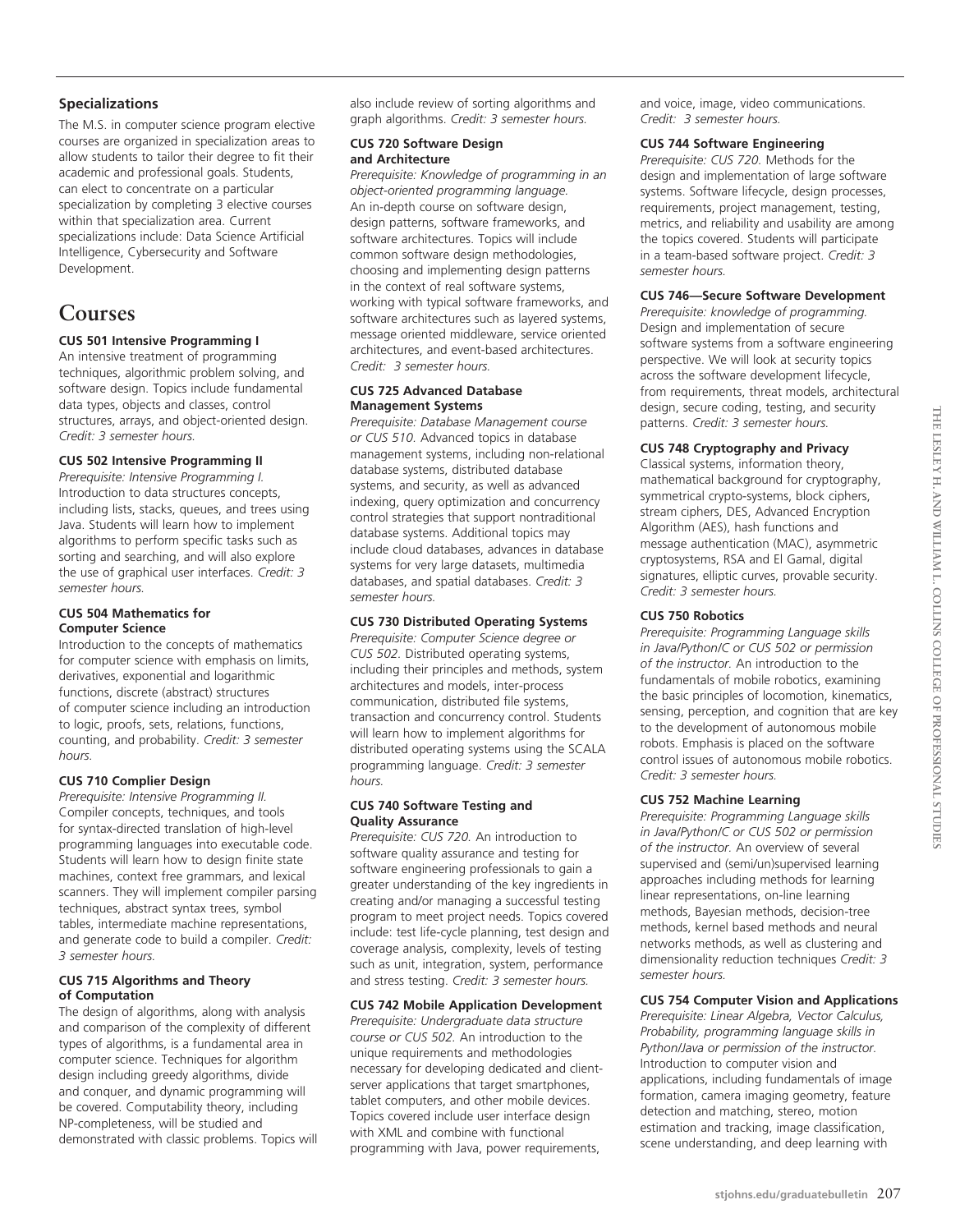neural networks. Applications include: finding known models in images, depth recovery from stereo, camera calibration, image segmentation, automated alignment, tracking, boundary detection, and recognition. *Credit: 3 semester hours.*

### **CUS 790 Master's Capstone Project**

*Prerequisite: Director's approval.* Data mining, web mining, and text mining methods will be applied in the context of a software system. Students will design and build a working software implementation. Domain applications may be in areas such as business and management, finance and economics, medicine and healthcare, social network mining, e-government and education. *Credit: 3 semester hours.*

### **CUS 794 Special Topics in Cyber-Security**

*Prerequisite: Director's approval.* Selected topics from recent advances in cyber security and related technologies. Course content will vary from year to year. *Credit: 3 semester hours.*

### **CUS 795; 796 Computer Science Master's Thesis I & II**

*Prerequisite: CUS 795 is a pre-requisite for CUS 796.* A two-semester sequence of research and writing, resulting in the student's submission of a graduate research thesis. This sequence should be taken in the student's last year of study. The computer science faculty member who serves as the student's thesis advisor will work with the student to assist in developing a research plan, guide the student's research and preparation of a thesis topic, and also approve the thesis topic selected. *Credit: 3 semester hours each course.*

### **CUS 798 Computer Science Internship**

*Prerequisite: Permission of director.* Supervised practical experience to prepare graduates for their professional careers. *Credit: 3 semester hours.*

## **Master of Science in Cyber and Information Security**

The M.S. in Cyber and Information Security at St. John's University is a 30-credit master's program that combines cybersecurity and information science. It is designed with cybersecurity specialists, IT enterprise professionals, and data scientists in mind. However, the knowledge it provides can serve the cybersecurity skills needs of the wider community of IT managers and computer professionals.

Given the pervasive nature of cyber threats this master's program gives students an edge in the job market and the world around them. It appeals to students who

want to become cybersecurity specialists as well as data scientists already in the field who need to upgrade their skills. It is designed to accommodate both students with undergraduate degrees in IT and Computer Science as well as career changers.

### **Admission Requirements**

Admission to the program is contingent upon an assessment of the candidate's ability to successfully pursue graduate study. This assessment will be made by examining previous academic performance, letters of recommendation, the applicant's essay, work experience, performance on standardized exams (such as the GRE), and any other evidence that the admissions committee believes to be relevant.

Degree candidates must provide the following for admission consideration: evidence of a baccalaureate degree from an accredited college or university, including official transcripts from each institution attended, showing the College qualifying GPA; two to three letters of recommendation from instructors/professors or other qualified individuals, and a statement of purpose.

In addition to the standard University and College admission requirements, all applicants must meet the following minimum requirement:

- Submission of an updated resume/ curricula vitae.
- A personal statement explaining the student's career objectives, interests, and academic and professional background that are relevant to the degree program.
- Evidence of base knowledge of programming and networking. This knowledge can be demonstrated via transfer courses, undergraduate studies, work experience or industry certifications. Deficiencies can be made up by taking undergraduate, graduate or other comparable courses; conditional admission may be extended to these candidates.

*Note:* The program director or chair will make final evaluation of all student applications.

### **Program Requirements**

The M.S. program in Cyber and Information Security requires 30 credits that include the following. (Note: Each course listed is equivalent to 3 semester hours of credit.)

### **Core Courses (12 credits required)**

- CYB 611 Foundations in Cybersecurity • CYB 615 Protection of Digital
- Infrastructure (Network Security)
- CYB 621 Cybersecurity Laws, Regulations and Best Practices
- CYB 625 Principles of Secure Scripting and Cryptography

### **Elective courses (9 credits chosen from the following)**

- CYB 711 Intrusion Detection and Analysis
- CYB 715 Penetration Testing and Ethical Hacking
- DFR 711 Cyber-Forensic and Malware Analysis
- CUS 510 Database System Design and Data Warehousing
- CUS 610 Data mining and Predictive Modeling
- CUS 680 Distributed Big Data Analytics
- IT 711 Enterprise Architecture and IT Governance
- IT 715 System Analysis and Process Re-engineering
- IT 721 IT Project Management and Agile Methodologies

### **Option Courses (6 credits from one of the following options)**

- **Thesis Option:** CYB 795 Thesis I and CYB 796 Thesis II
- **Capstone Option:** CUS 790 Master's Capstone Project and 3 credits in additional electives

### **Elective Course: (3 credits)**

With their advisor, students will have the opportunity to choose up to 3 credits of elective courses depending on prerequisites and their selection of the thesis or capstone option to fulfill their 30-credit requirement.

### **Specializations**

The M.S. in Cyber and Information Security program elective courses are organized in specialization areas to allow students to tailor their degree to fit their academic and professional goals. Students can elect to concentrate on a particular specialization by completing 9 electives within that specialization area. Current specializations include Cyber Security: (CYB 711, 175, DFR 711), Data Science (CUS 510, 680, 610) or IT Enterprise ( IT 711, 715, 721).

### **Courses**

### **CYB 611 Foundations in Cyber Security**

An understanding of cybersecurity and an understanding of the elements needed to achieve adequate security with objectives and mechanisms for attaining these will be discussed, including cryptography, authentication systems, Public Key Infrastructure, and platform and network security mechanisms. This course will look at common TCP/IP applications and discuss their security vulnerabilities. Material will be presented in a framework of understanding and mitigations of business risks. *Credit: 3 semester hours.*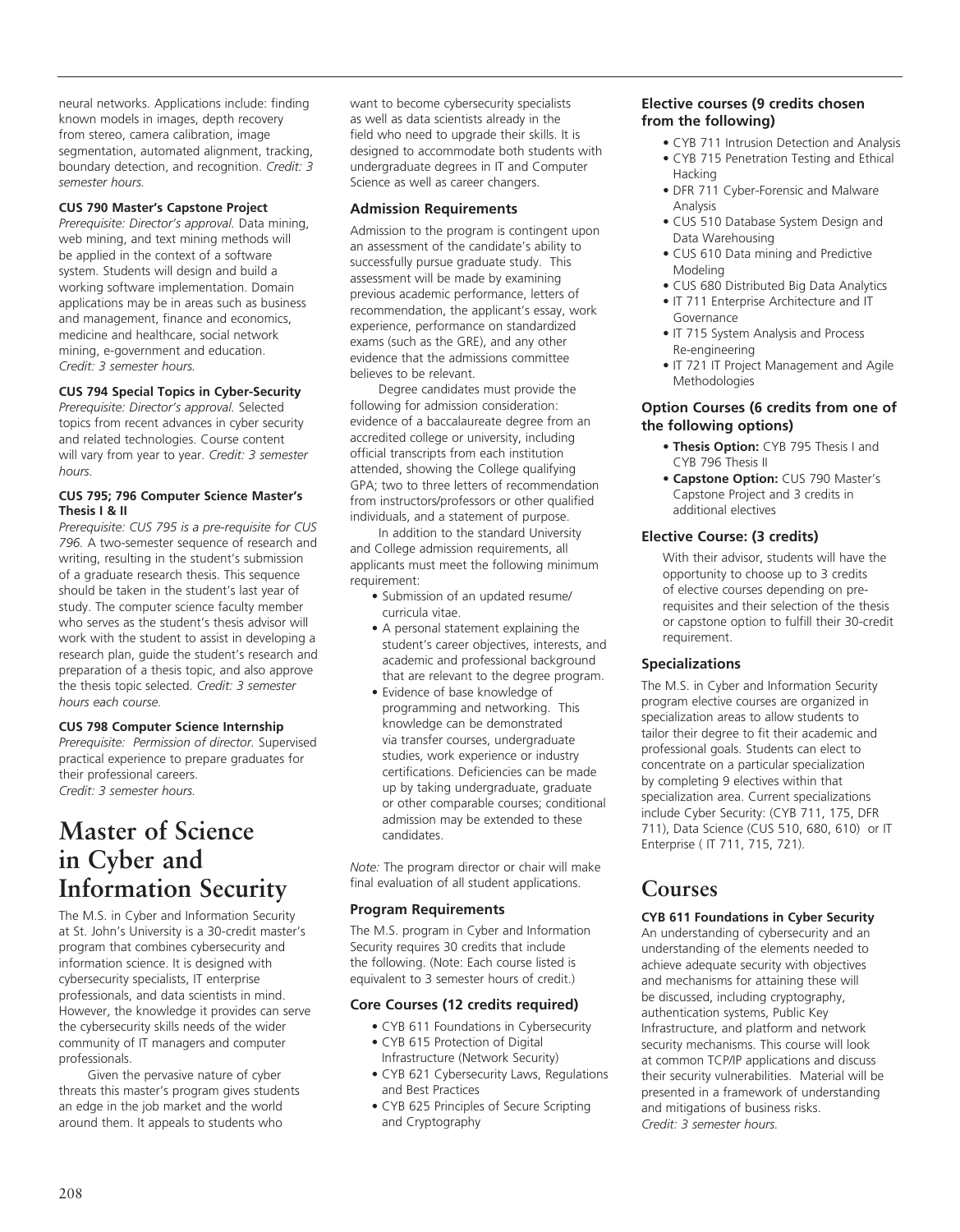### **CYB 615 Protection of Digital Infrastructure (Network Security)**

A practical survey of network security applications and standards. The emphasis is on applications that are widely used on the Internet and corporate networks. Widely deployed Internet standards will also be examined. *Credit: 3 semester hours.*

### **CYB 621 Cybersecurity Laws, Regulations and Best Practices**

All current Federal and International laws and regulations related to private sector and civilian government engagement in cyberspace will be covered. The course will focus on their application to protect the identities, properties and privacy in a real time environment of armed conflict in evolving cyber domains. *Credit: 3 semester hours.*

### **CYB 625 Principles of Secure Scripting and Cryptography**

Methods for maintaining security and integrity of computer data; mathematical treatment of contemporary topics in cryptography; overview and selected topics in data security. *Credit: 3 semester hours.*

### **CYB 711 Intrusion Detection and Analysis**

Examination of the principles of Intrusion Detection and Prevention Systems (IDPS). Students learn to analyze networks looking for anomalous traffic, monitor network flow and to take action based on prescribed rules when an issue is identified. Students will learn to configure IDPS systems and evaluate their output. Both wired and wireless networks will be studied. The course will also examine how Artificial Intelligence (AI) and Machine Learning are being integrated into next-generation systems. *Credit: 3 semester hours.*

### **CYB 715 Penetration Testing and Ethical Hacking**

Exploration of the exploitation capabilities such as offensive PowerShell tools and techniques, enterprise servers, database vulnerabilities, Active Directory delegation, kernel exploits, cron jobs, VLAN hopping, and Docker breakouts. Students will walk through managing vulnerabilities and learn to ensure endpoint protection. *Credit: 3 semester hours.*

### **CYB 790 Capstone/Practicum/Thesis**

*Prerequisite: completion of core courses and director's approval.* Designing and developing a project under the guidance of the faculty member on a topic in cybersecurity or information security. Domain applications may be in areas such as business and management, finance and economics, medicine and healthcare, social network mining, e-government and education. *Credit: 3 semester hours.*

### **CYB 795 and CYB 796 Cyber and Information Security Master Thesis I, II**

*Prerequisite: CYB 795 is a pre-requisite for CYB 796.* A two-semester sequence of research and writing, resulting in the writing and submission of a graduate research thesis. Normally taken in the student's last year of study. The computer science faculty member who serves as the student's thesis advisor will work with the student to assist the student in developing a research plan, guide the student's research and his or her preparation of a thesis topic, and also approve the thesis topic selected. *Credit: 3 semester hours.* 

### **DFR 711 Cyber-Forensic and Malware Analysis**

*Prerequisite: CYB 615.* An introduction to advanced digital forensics topics including malicious software (malware) and its analysis. Students will gain hands-on experience using both open source and commercial software tools in a digital laboratory environment. Students will study the forensic characteristics of Windows, OSX, and Linux platforms. Reverse engineering techniques utilized to conduct static and dynamic analysis will be examined. Students will also learn about the importance of principles, legal considerations, controls, and documentation of forensic procedures. *Credit: 3 semester hours.*

### **IT 711 Enterprise Architecture and IT Governance**

The process of understanding business vision and strategy to design a future IT state from a strategic, organizational, and technology perspective. This course focuses on using this understanding, principles, and models to describe Enterprise IT's current and future state, together with regulatory and governance issues for successful implementation of Enterprise IT architectures. *Credit: 3 semester hours.*

### **IT 715 System Analysis and Process Re-engineering**

An understanding of both the full Systems Analysis process as well as the concepts of Process Re-engineering; Development of Business Requirements/Functional Specifications, application system design, development, testing and implementation; Information as a resource, Types of information systems; the Systems Development Life Cycle; Designing input, output and databases; Quality Assurance; Development of functional specifications; Understanding the role of the User and Systems Analyst; Drawing Entity Relationship Diagrams; Drawing Data Flow Diagrams; Economic aspects of systems selection, and Feedback Control; The full systems development life cycle (SDLC) *Credit: 3 semester hours.*

### **IT 721 IT Project Management and Agile Methodologies**

Review of concepts, tools, techniques, and applications of project management with a focus on information technology projects. Students will learn how to put together a project management (preliminary) plan, define project goals, and develop project teams, schedules, and budgets. The course

illustrates the key aspects of IT traditional project lifecycles (initiation, planning, execution, monitor and control, and closing) and agile project management methods. It will also emphasize aspects of IT project team performance, IT risk management and business continuity. *Credit: 3 semester hours.*

### **NET 510 Networking: Forms and Functions**

Coverage of network standards and concepts, topology, and terminology, including LANs, WANs, the OSI model, cabling, IP addressing, networking hardware, and the LAN protocols. The course also covers an introduction to switched networks, VLANS, routing concepts, access control lists, OSI standard protocols, and IP addressing. *Credit: 3 semester hours.*

## **Master of Science (M.S.) in Data Science**

The 30-credit M.S. in Data Science prepares students for related careers that involve the application of computational and statistical techniques that are becoming more vital to industry and research. This is accomplished through coursework in topics such as database management systems, data mining and machine learning algorithms, data visualization, statistics, text analytics, and big data. Graduates of the Data Science program will obtain a variety of skills required to analyze large datasets and to develop modeling solutions to support decision making. They will also develop a specialization in distributed Big Data, marketing analytics or healthcare analytics. This M.S. degree is a STEM designated program.

### **Admission Requirements**

Admission to the program is contingent upon an assessment of the candidate's ability to successfully pursue graduate study. This assessment will be made by examining previous academic performance, letters of recommendation, the applicant's essay, work experience, performance on standardized exams (such as the GRE), and any other evidence that the admissions committee believes to be relevant.

Degree candidates must provide the following for admission consideration: evidence of a baccalaureate degree from an accredited college or university, including official transcripts from each institution attended, showing the College qualifying GPA; two to three letters of recommendation from instructors/professors or other qualified individuals, and a statement of purpose

In addition to the standard University and College admission requirements, all applicants must demonstrate evidence of completing the following mathematical courses: Matrix Methods, Calculus I and Probability and Statistics I and II.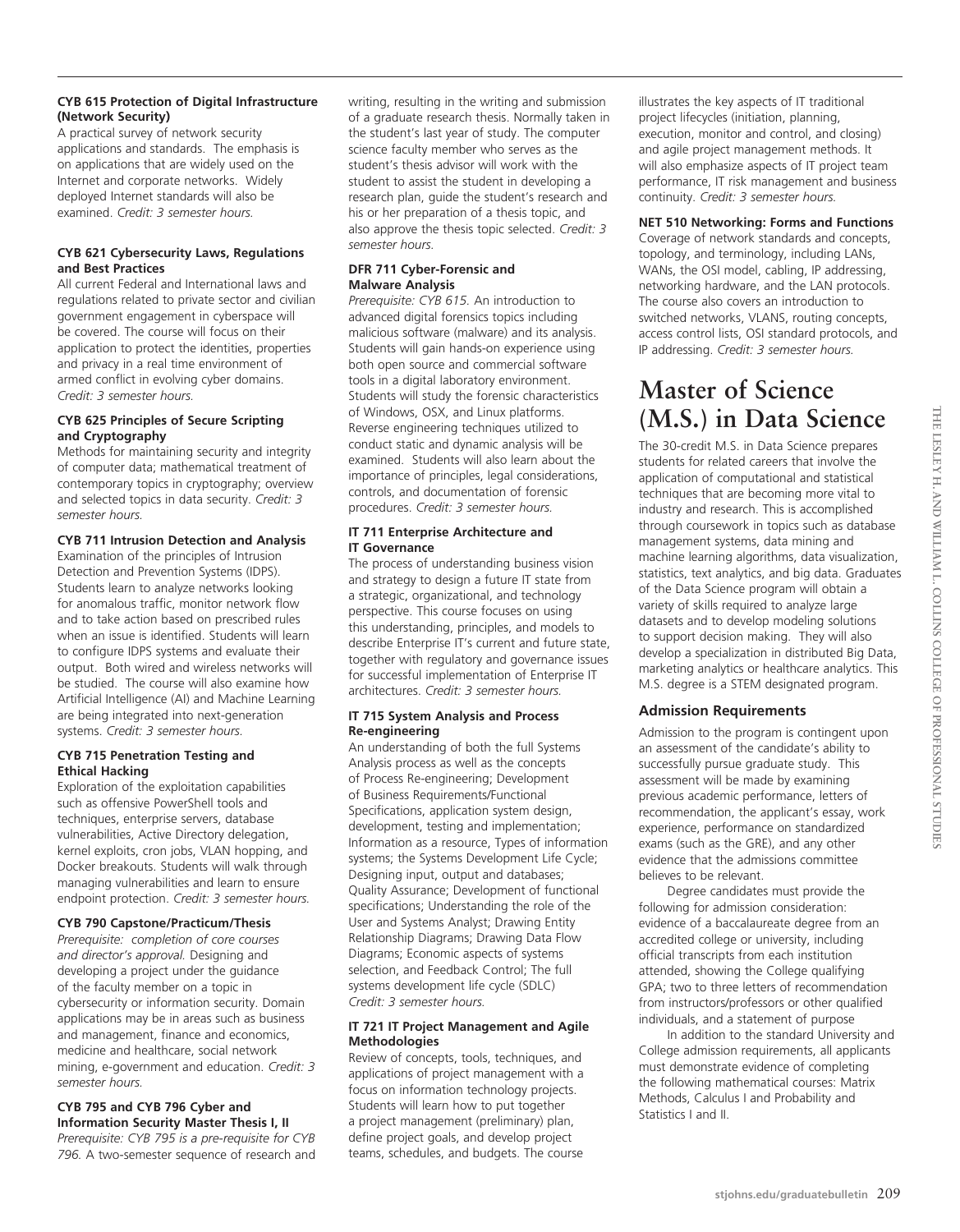### **Program Requirements**

The M.S. program in Data Science requires 30 credits that include the following. (Note: Each course listed is equivalent to 3 semester hours of credit).

### **Core Courses (9 credits required)**

- CUS 510 Database System Design and Data Warehousing
- CUS 610 Data Mining and Predictive Modeling I
- CUS 615 Data Mining and Predictive Modeling II

### **Data Analysis / Applied Statics Courses (6 credits chosen from the following)**

### **See Tobin College of Business section for course descriptions**

- BUA 602 Business Analytics
- BUA 609 Advanced Managerial Statistics • BUA 633 Applied Regression and Forecasting Models
- **Capstone Course (3 credits chosen from the following)**
	- CUS 690 Applied Analytics Project 3 credits
	- CUS 695 Software Implementation Project 3 credits

### **Specialized Area (6 credits in one of the following areas)**

*Big Data:*

• CUS 680 Distributed Big Data Analytics I

• CUS 681 Distributed Big Data Analytics II *Marketing Analytics:*

\* See Tobin College of Business for course descriptions.

- MKT 600 Decisions in Marketing Management
- MKT 611 Data Driven Marketing

*Healthcare Analytics:*

- HCI 520 Medical and Health Informatics
- HCI 525 Applied Healthcare Analytics

### **Elective Courses (6 credits in one of the following areas)**

- CUS 620 Introduction to Programming for Analytics
- CUS 625 Computer Visualization Applications
- CUS 630 Operations Research
- CUS 635 Web Data Mining
- CUS 640 Natural Language and Text Processing
- CUS 670 Monte Carlo Techniques 3 credits
- CUS 675 Database Programming
- CUS 680 Distributed Big Data Analytics I
- CUS 681 Distributed Big Data Analytics II

### **Courses**

### **CUS 510 Database Management Systems**

An examination of techniques used for database design, implementation, and management. Design and construction of data warehouses, including choosing internal and external data sources, determining the degree of granularity, selecting time spans, and choosing how to group subjects. Introduction to data mining, including definition, objectives, query design and analysis of query results. *Credit: 3 semester hours.*

### **CUS 610 Data Mining and Predictive Modeling I**

*Pre/Co-requisite: CUS 510.* Serving as the foundation of predictive analytics, this course focuses on identifying patterns and relationships in data and the creation of models to determine future behavior. Data mining algorithms and techniques will be studied and applied to extract valuable information from large data sets. The process of knowledge discovery will be covered from data collection and preparation to data analysis, model development, and deployment. Data mining algorithms for association, classification and prediction will be examined, along with the development of models to predict categorical and continuous outcomes. *Credit: 3 semester hours.*

### **CUS 615 Data Mining and Predictive Modeling II**

*Prerequisite: CUS 610.* As the second course in the data mining and predictive modeling sequence, this course includes topics such as neural networks, data stream mining, time series data, web mining, and sequence detection. Algorithms for complex data types and advanced data preparation methods will be covered. Additional topics include model performance evaluation and combining models to improve predictions. *Credit: 3 semester hours.*

### **CUS 620 Introduction to Programming for Analytics**

As an intensive introduction to programming, this course will focus on programming fundamentals, including problem solving and algorithms. Focus will be on designing and implementing programs in the Python programming language. Programming concepts such as data types, control structures, functions, recursion, and text manipulation will be covered. The course will then continue to topics such as data structures, classes, and algorithm analysis. In addition, we will analyze data obtained through file I/O and database sources. *Credit: 3 semester hours.*

### **CUS 625 Data Visualization**

*Pre/Co-requisite: CUS 610.* Study of computer visualization tools used to navigate the data analysis process in order to identify important informational patterns. The course will focus on learning how to use current computer graphical methods to produce visualizations that display data clearly and effectively. *Credit: 3 semester hours.*

### **CUS 630 Operations Research**

*Pre/Co-requisite: CUS 610.* Review of probability theory; stochastic processes; queueing theory; inventory theory; review of solution of systems of linear equations; linear programming; duality; assignment and transportation problems; applications of mathematical models. *Credit: 3 semester hours.*

### **CUS 635 Web Data Mining**

*Pre/Co-requisite: CUS 610.* Investigation of concepts and algorithms that add intelligence to web-based information systems in areas from business to healthcare to e-government to education. We will cover concepts from data mining and text mining as they apply to the web, and discuss the use of ontologies and semantic web languages. *Credit: 3 semester hours.*

### **CUS 640 Natural Language and Text Processing**

*Prerequisite: CUS 620.* The intent of this course is to present a fairly broad graduate-level introduction to Natural Language Processing (NLP, a.k.a. computational linguistics), which is the study of computing systems that can process, understand, or communicate in human language. The primary focus of the course will be on understanding various NLP tasks as listed on the course syllabus, algorithms for effectively solving these problems, and methods for evaluating their performance. There will be also a focus on statistical learning algorithms that train on (annotated) text corpora to automatically acquire the knowledge needed to perform a task. *Credit: 3 semester hours.*

### **CUS 670 Monte Carlo Techniques**

*Prerequisites: MTH 1010 and MTH 1014, or equivalent; Pre/Co-requisite: CUS 610.* A study of the computational algorithms that rely on repeated random sampling to compute their results. Examples of computer simulation of physical and mathematical systems. *Credit: 3 semester hours.*

### **CUS 675 Database Programming**

*Prerequisite: CUS 1126, or equivalent; Pre/ Co-requisite: CUS 610.* Development of large-scale software applications which are integrated with a database management system. Topics include database programming using open architectures, stored procedures, transaction management, web-based applications, and extensible markup data definition and retrieval languages. *Credit: 3 semester hours.*

### **CUS 680 Distributed Big Data Analytics I**

An exploration of the process of analyzing massive datasets in order to achieve actionable insight and scientific discovery at large scale. We will examine a distributed computing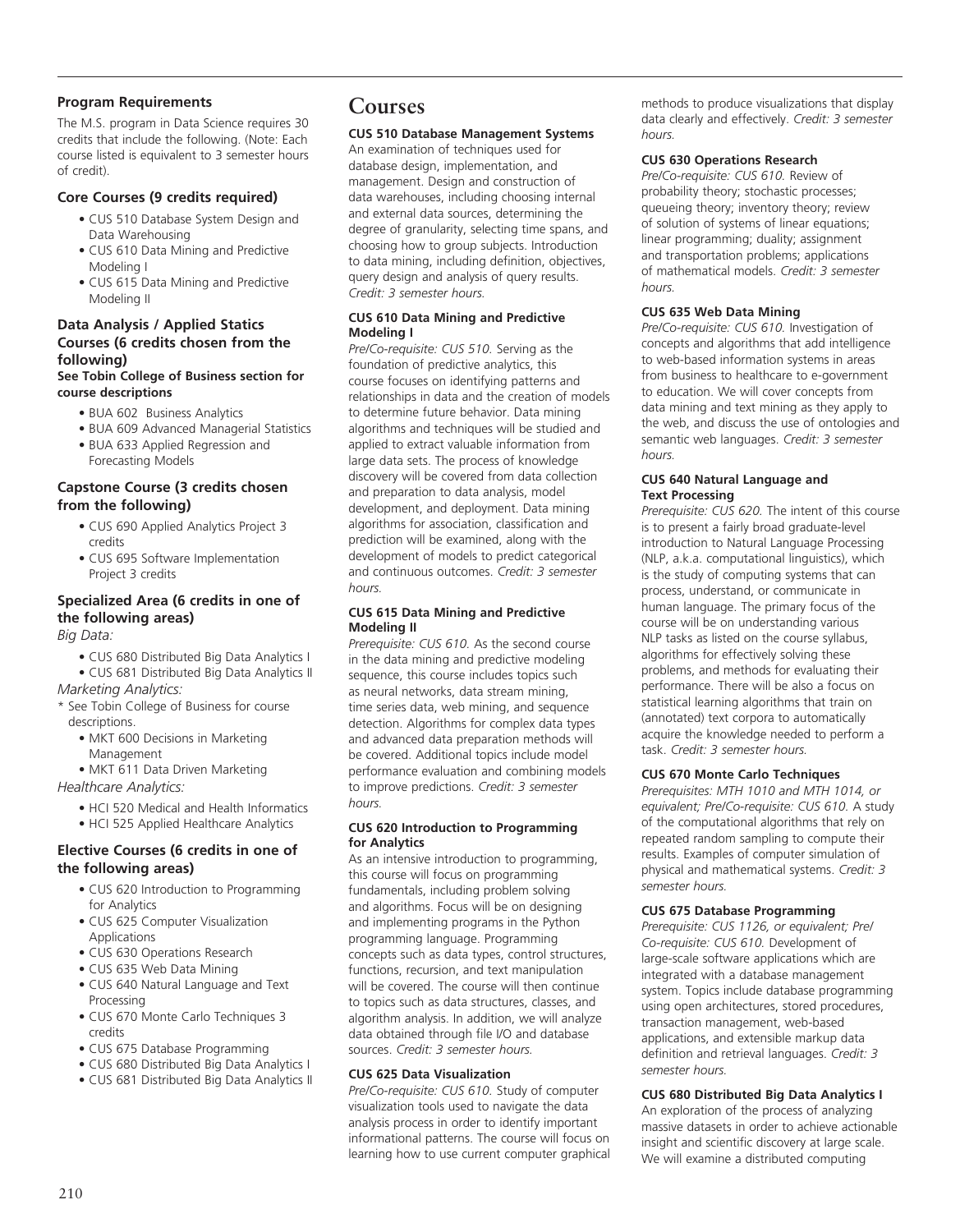architecture based on a technology that is rapidly becoming the de-facto leader in this space: Hadoop. We will develop real hands-on experience using MapReduce and higher level computational languages like Hive and PIG. We will also introduce SPARK, an analytical language conceived with distributed systems in mind and, together with Hadoop 2, we will move away from the traditional batch-mode operational format toward a more interactive one. *Credit: 3 semester hours.*

### **CUS 681 Distributed Big Data Analytics II**

*Prerequisite: CUS 680.* An examination of the functional programming characteristics of distributed algorithms. Building on Distributed Big Data Analytics I, we continue to explore the ability to process and analyze massive datasets, but with particular attention to the algorithmic aspect. Students will be provided with the necessary problem-solving and coding skills required to tackle distributed big-data projects. *Credit: 3 semester hours.*

### **CUS 690 Applied Analytics Project**

*Pre/Co-requisite: CUS 615.* Data mining and analytics techniques will be applied in a domain area selected by each student. Knowledge discovery and predictive analytics have become valuable across data-rich disciplines and fields. Students will design and complete a project that involves collecting data and analyzing information with the goal of generating useful knowledge. Domain applications may include areas such as: business and management, finance and economics, medicine and healthcare, public health, marketing and CRM, security, and social networks. *Credit: 3 semester hours.*

### **CUS 695 Software Implementation Project**

*Prerequisite: CUS 1126, or equivalent; Pre/ Co-requisite: CUS 615.* Data mining, web mining, and text mining methods will be applied in the context of a software system. Students will design and build a working software implementation. Domain applications may be in areas such as business and management, finance and economics, medicine and healthcare, social network mining, e-government and education. *Credit: 3 semester hours.*

### **HCI 520 Medical and Health Informatics**

This course will focus on information technologies that are used to represent, transmit, and analyze medical data and information in the healthcare field. Biomedical databases, classification systems for medical data, as well as messaging standards utilized by healthcare systems for information exchange will be covered. *Credit: 3 semester hours.*

The following courses are part of the Health Information Management and Technology track in the Masters in Public Health program offered through the College of Pharmacy.

### **HCI 610 Technology Advancements in Health Informatics**

An introduction to information technology as it is applied to health care and health related organizations. An examination of how information is captured, converted, and stored in machine readable form and used in the various facets of the health care system; the impact of Electronic Medical Record (EMR) and mobile computing on the healthcare system. A look at future trends that are revolutionizing and disrupting the field. *Credit: 3 semester hours.* 

### **HCI 615 Health Care Information Technology Project Management**

This course focuses on project management as applied to management of health care information technology projects. It covers key project management concepts and tools, while providing students with the opportunity to apply them to various scenarios. *Credit: 3 semester hours.*

### **HCI 620 Healthcare Information Security**

Introduction to the computer and networking methodologies used within healthcare environments to achieve healthcare privacy and the security of electronic medical records. *Credit: 3 semester hours.*

### **HCI 625 Healthcare Enterprise Systems**

A study of Healthcare Enterprise Systems and relevant IT integration techniques and standards to facilitate: patient and decision support; administrative processes; diagnostics; web services; human-computer interface design; and digital imaging and processing systems. *Credit: 3 semester hours.*

### **HCI 630 Healthcare Information Flow and Data Management**

A study of the secure flow and use of information through processes in healthcare systems and the key role it plays in the quality of health care delivery. *Credit: 3 semester hours.*

## **Division of Criminal Justice, Legal Studies and Homeland Security**

### Programs of Study

### **Master of Professional Studies (M.P.S.) in Homeland Security and Criminal Justice Leadership**

The Master of Professional Studies in Homeland Security and Criminal Justice Leadership is a 36-credit program that prepares students for management and executive positions by examining critical leadership issues confronting the homeland protection and criminal justice system. The program employs an integrative approach

linking theory with professional practice. As a result, criminal justice practitioners gain the advanced knowledge and leadership skills that are essential for executive positions in policing, courts administration, correctional services, homeland security, and corporate and institutional security.

Students benefit from the superb resources and faculty of St. John's University, one of the largest Catholic universities in the U.S. St. John's has a long record of excellence in educating criminal justice professionals. This distinguished record—and the University's close ties to the criminal justice community add luster to this outstanding learning experience.

### **Admission Requirements**

Admission to the M.P.S. in Homeland Security and Criminal Justice is contingent upon an assessment of the candidate's ability to successfully pursue graduate study. Ability is demonstrated by previous academic performance and letters of recommendation and other factors that suggest academic potential and motivation.

Degree candidates must provide the following for admission consideration: evidence of a baccalaureate degree from an accredited college or university, including official transcripts from each institution attended, showing the College qualifying GPA; two to three letters of recommendation from instructors/professors or other qualified individuals, and a thoughtful, well-written essay of approximately 300 words describing the applicant's reasons for seeking this graduate degree.

### **Program Requirements**

The M.P.S. program in Homeland Security and Criminal Justice Leadership requires 36 credits that include the following. (Note: Each course listed is equivalent to 3 semester hours of credit).

### **Core Courses (18 credits required)**

- HLS 203 Critical Issues in Correctional Administration
- HLS 306 Criminal Justice Policy Formation and Analysis
- HLS 501 Police and Homeland Security Leadership
- HLS 502 U.S. Constitution and Homeland Protection
- HLS 503 Ethical Leadership: Principles and Practices
- HLS 504 Leadership in Public Administration

### **Research Courses (6 credits required)**

- HLS 400 Applied Research Project: The Capstone
- HLS 500 Methods of Research in Criminal Justice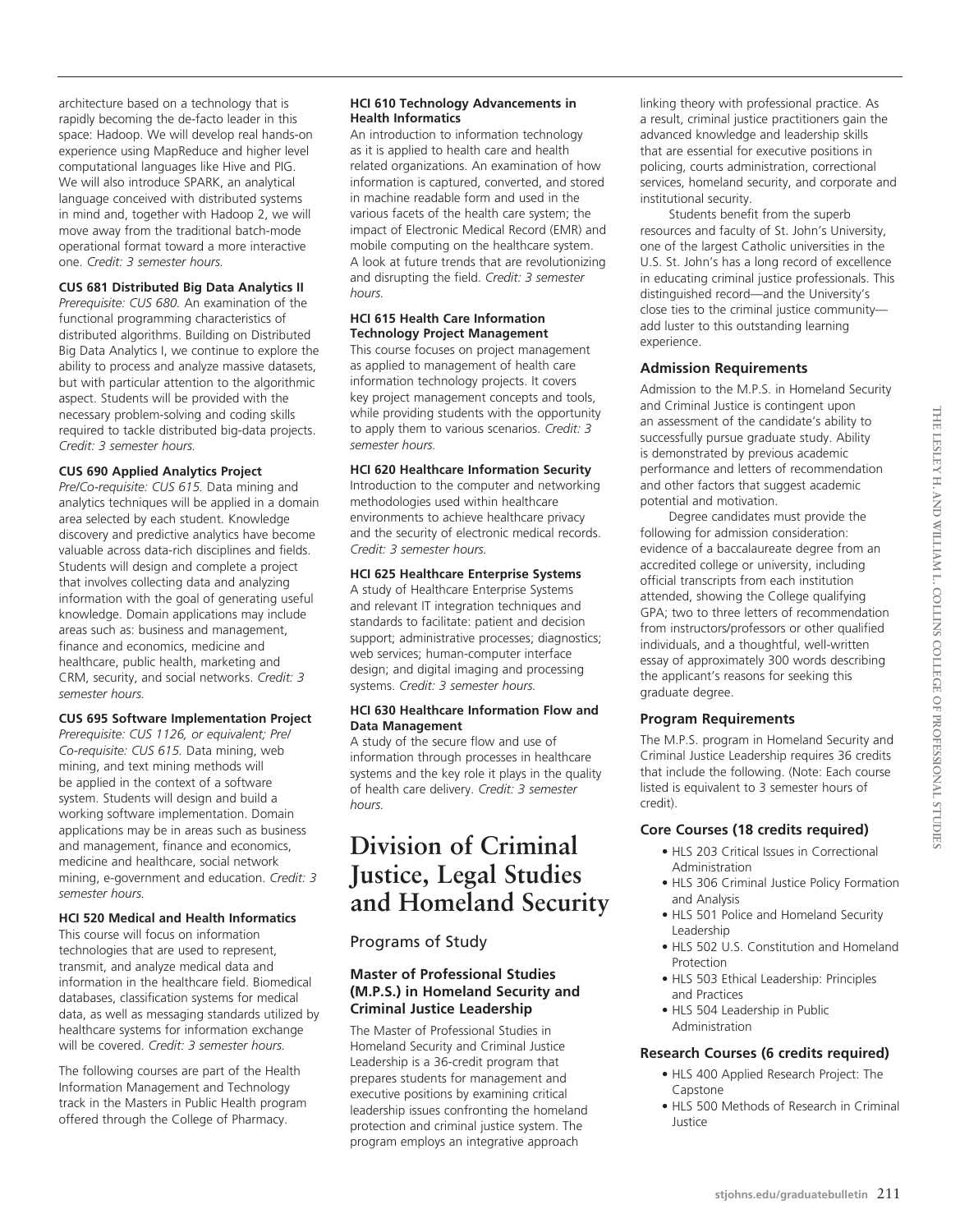### **Selected Topics (12 credits chosen from the following)**

- HLS 232 Organizational Behavior
- HLS 280 Organizational Development
- HLS 303 Issues in Global Security
- HLS 305 Seminar in Global Terrorism
- HLS 307 Leadership Issues in Critical Incident Management
- HLS 308 Selected Topics in Homeland Security & Criminal Justice I
- HLS 309 Selected Topics in Homeland Security & Criminal Justice II
- HLS 311 Criminological Theory
- HLS 312 Court Administration and Leadership
- HLS 401 Applied Seminar in Leadership Practicum

### **The Doctor of Professional Studies (D.P.S.) in Homeland Security**

The Doctor of Professional Studies (DPS) is a 78-credit professional degree program in Homeland Security designed to prepare candidates for executive-level and other decision-making roles within the Homeland Security Enterprise. Candidates will focus, in particular, on cooperation, coordination and collaboration among public and private actors and entities within the Homeland Security Enterprise, both domestically and internationally.

### **Admission Requirements**

Admission to the D.P.S. in Homeland Security and Criminal Justice is contingent upon an assessment of the candidate's ability to successfully pursue graduate study. Ability is demonstrated by previous academic performance and letters of recommendation and other factors that suggest academic potential and motivation.

Degree candidates must provide the following for admission consideration: evidence of a baccalaureate degree from an accredited college or university, including official transcripts from each institution attended, showing the College qualifying GPA; scores for the Graduate Record Exam (GRE), three letters of recommendation from instructors/professors or other qualified individuals, and a thoughtful, well-written essay of approximately 300 words describing the applicant's reasons for seeking this graduate degree. Note:

- Applicants with at least 30 credits of graduate work and cumulative GPA of 3.5 or greater may be exempt from the GRE, but submission of scores are strongly
- recommended. • An interview may be required at the discretion of the Admission Committee.

### **Program Requirements**

The D.P.S. program in Homeland Security requires 78 credits that include the following.

### **Core Courses (25 credits required)**

- HLS 102: Intelligence for Homeland Security: Organizational & Policy Challenges (3 credits)
- HLS 103: Critical Infrastructure: Vulnerability Analysis and Protection (3 credits)
- HLS 106: Ethical Leadership: Principles and Practices (3 credits)
- HLS 601/601.1: Homeland Security Enterprise (4 credits)
- HLS 602/602.1: Disaster Management I: Preparedness and Response (4 credits)
- HLS 603/603.1: Disaster Management II Operational Continuity and Recovery (4 credits)
- HLS 604/604.1: Theories and Concepts of Security (4 credits)

### **Required Research Courses: (14 credits required)**

- HLS 500: Introduction to Research Methods (3 credits)
- HLS 701/701.1: Advanced Research Methods I (4 credits)
- HLS 702: Advanced Research Methods II (3 credits)
- HLS 703/703.1: Statistical Analysis in Research (4 credits)

### **Elective Courses (21 credits chosen from the followingall 3 credit courses)**

- HLS 280: Organization Development
- HLS 232: Organizational Behavior
- HLS 303: Issues in Global Security
- HLS 305: Seminar in Global Terrorism
- HLS 501: Police and Homeland Security Leadership
- HLS 502: U.S. Constitution and Homeland Protection
- HLS 505: Enterprise Risk Management
- HLS 306: Policy Formation and Analysis
- HLS 308: Selective Topics in Homeland Security and Criminal Justice I

### **Internship Requirement: (6 credits required)**

The D.P.S. requires the completion of six-credit hours of internship experience directly related to the field of Homeland Security under faculty supervision. Students who have significant relevant work experience within the industry will not be required to complete an internship. The waiver of this requirement must be supported with an experiential learning portfolio submitted by the student and is at the discretion of the program director or his or her designee.

**Qualifying Examination:** Upon successful completion of the required core courses and prior to starting their doctoral dissertation, students are required to pass a comprehensive examination by demonstrating a mastery of the learning objectives of all core courses.

### **Dissertation Research (12 credits required: all 3 credit courses)**

- HLS 801: Dissertation Research I
- HLS 802: Dissertation Research II • HLS 803: Dissertation Research III
- HLS 804: Dissertation Research IV

**Dissertation:** The degree of Doctor of Professional Studies shall be conferred upon completion and successful defense of the dissertation before the candidate's dissertation committee.

### **Courses**

### **HLS 102 Intelligence for Homeland Security: Organizational and Policy**

**Challenges** Provides a comprehensive review and discussion of challenges and concerns facing the U.S. Intelligence Community and its role in homeland security including terrorism, emergency management and cyber-security. The role of other federal agencies, state and local governments, and the private sector are also analyzed through the framework of policy, organizational and substantive issues. *Credit: 3 semester hours.*

### **HLS 103 Critical Infrastructure: Vulnerability, Analysis and Protection**

Provides students with the tools necessary to analyzes the various threats and vulnerabilities that impact the ability to protect critical infrastructure from all hazards. Critical infrastructure is rationalized through the framework of a "systems of systems" approach. This approach focuses in interdependency and how critical infrastructure functions. *Credit: 3 semester hours.*

### **HLS 106 Ethical Leadership: Principles**

**and Practices** This course analyzes the most pressing ethical issues facing executive operating within the homeland security enterprise. Case studies are reviewed to determine more effective integrity control policies and procedures. *Credit: 3 semester hours.*

### **HLS 203 Critical Issues in Correctional Administration**

This course addresses the most pressing issues facing correctional managers and executives and traces the history of correctional theories, with particular emphasis placed on care, custody and control issues. *Credit: 3 semester hours.* 

### **HLS 232 Organizational Behavior**

*Prerequisite: HLS 504.* This course examines the contributions of behavioral science to the management process and the organization as a social-political system. *Credit: 3 semester hours.* 

### **HLS 280 Organizational Development**

*Prerequisite: HLS 504.* This course examines planned change for improving the performance of individuals, groups and organizations emphasizing the structure and behavioral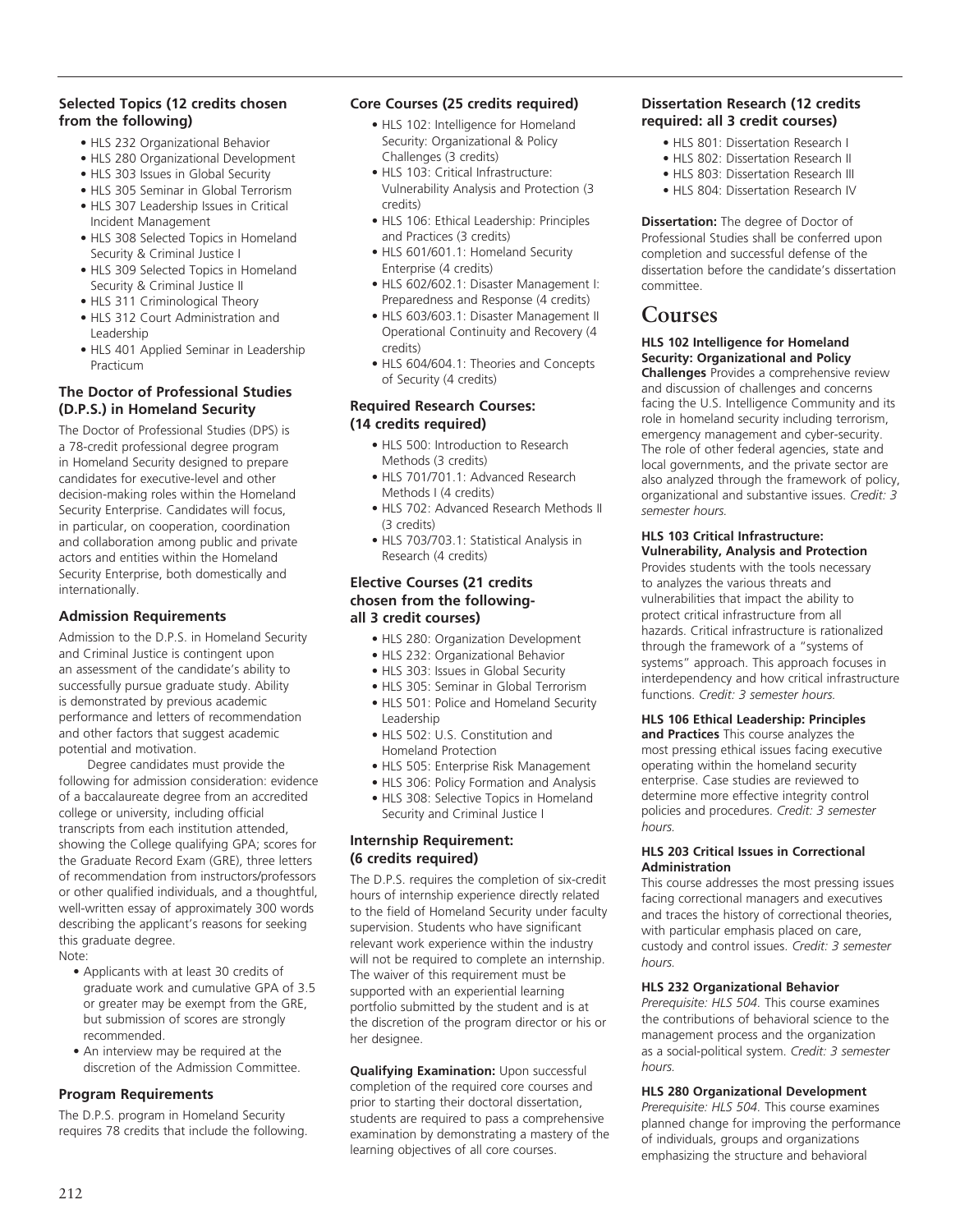### **HLS 301 Selected Topics Series in Criminal Justice**

These courses feature an in-depth analysis of a selected topic in criminal justice. A different topic will be examined each semester, enabling students to explore a pressing contemporary issue in criminal justice. *Credit: 3 semester hours.*

### **HLS 303 Issues in Global Security**

This course is divided into two parts. First, this course seeks to explain globalization as it relates to security and provide students with understanding of the various challenges and threats that result from the phenomenon. Second, this course seeks to examine the how various governments, and on occasion nongovernmental organizations, utilize a variety instruments of global governance to cooperate when dealing with, or combat threats that are global in nature. *Credit: 3 semester hours.*

### **HLS 305 Seminar in Global Terrorism**

This course will examine a variety of issue related to domestic and international terrorism. It will also explore the effects of terrorism and compare how their consequences of attacks are both similar to and different than other types of violence, warfare and criminal acts. The way in which government attempt to combat terrorism and respond to terrorist attacks will also be critiqued. *Credit: 3 semester hours.*

### **HLS 306 Criminal Justice Policy Formation and Analysis**

This course provides an advanced examination of the development, implementation and evaluation of criminal justice policy in the United States and elsewhere. *Credit: 3 semester hours.* 

### **HLS 307 Migration and Border Security**

This course examines the interconnections between international migration and security, identifying various types of threats and weighing the extent to which they pose security risks. It focuses particularly on assessing the effectiveness of initiatives at the international, regional and national levels to prevent entry of and apprehend, prosecute and deport those who pose security threats, including the use of new technologies. *Credit: 3 semester hours.*

### **HLS 308 & HLS 309: Selected Topics Series in Criminal Justice I & II**

These courses feature an in-depth analysis of a selected topic in criminal justice. A different topic will be examined each semester, enabling students to explore a pressing contemporary issue in criminal justice. *Credit: 3 semester hours each course.*

### **HLS 311 Criminology Theory**

The course examines the problems of crime in contemporary society and the advancement of a peacemaking approach to crime (that is, humane, non-violent, non-authoritarian and

scientific ways to reduce crime). Theories and explanations of criminal behavior are analyzed in detail along with the range of activities that are defined as crimes. Solutions involving major changes in the social and economic structures in order to reduce crime in the United States are presented. *Credit: 3 semester hours.*

### **HLS 312 Court Administration and Leadership**

This course is an introduction to the criminal court system. The goal for this course is for students to understand where the law comes from, who the actors are in the system, and how the system functions. Understanding the roots of the American justice system, students will begin to understand the importance, complexity, and uniqueness of this system. *Credit: 3 semester hours.*

### **HLS 400 Applied Research Project: The Capstone**

The Capstone Project is a comprehensive analysis of a significant incident, case problem or policy dilemma related to an agency with which the criminal justice practitioner is familiar. *Credit: 3 semester hours.*

### **HLS 401 Seminar in Applied Leadership Practices**

This course is designed to provide graduate students with the supervised observation and/ or application of the professional practices of leadership. This practical perspective (field work), when coupled with readings and graduate seminars, will provide students with a rich, integrated understanding of the most current leadership practices. The seminar in Applied Leardership Practices is an elective. *Credit: 3 semester hours.*

### **HLS 500: Introduction to Research Methods**

Students will be exposed to major research studies in homeland security and related disciplines in order to identify their relative strengths and weaknesses based on accepted research concepts and techniques. *Credit: 3 semester hours.*

### **HLS 501 Police and Homeland Security Leadership**

This course traces the history of American policing and examines organizational models used to deliver police services to communities. Students review the literature and research on policing in a democratic society. *Credit: 3 semester hours.* 

### **HLS 502 The U.S. Constitution and Homeland Security**

Students analyze landmark decisions of the U.S. Supreme Court to explore the tension between the goals of public safety and individual liberty in a democratic society, and how these competing interests currently have been balanced in the U.S. *Credit: 3 semester hours.* 

### **HLS 503 Ethical Leadership Principles and Practices**

This course analyzes the most pressing ethical issues facing the criminal justice executive.

Case studies are reviewed to determine more effective integrity control policies and procedures. *Credit: 3 semester hours.*

### **HLS 504 Leadership in Public Administration**

This course examines the field of public administration with specific emphasis placed on the executive and leadership responsibilities of the criminal justice administrator. *Credit: 3 semester hours.*

### **HLS 505—Enterprise Risk Management**

*Prerequisite HLS 601,* The role that enterprise risk management plays in managerial and leadership decision-making within homeland security organizational environments is examined through this course. Students will identify and analyze risks faced by upper echelon managers and the strategic decisionmaking steps needed to acquire an appropriate risk appetite. Enterprise risk topics such as constructing frameworks for managing strategic and operational risks, as well as strategies to outsource risks will be discussed. *Credit: 3 semester hours.*

**HLS 601.1 Homeland Security Enterprise Residency** *Credit: 1 semester hour.*

### **HLS 601 Homeland Security Enterprise**

Mitigating and defending against dynamic threats, minimizing risk, and maximizing the ability to respond and recover from attacks and disasters requires partnerships across the federal government, public and private sectors, and communities across the country and around the world. The dynamics of these various entities engaged in the protection of the homeland are analyzed. Administrative, legislative, operational and legal challenges facing these institutions are also a major focus. *Credit: 3 semester hours.*

### **HLS 602.1 Disaster Management I: Preparedness and Response Residency**  *Credit: 1 semester hour.*

### **HLS 602 Disaster Management I: Preparedness and Response**

Provides an inclusive review and discussion of challenges and concerns facing the government and private community in preparing and responding to man-made and natural disasters. Look at the relationship between community preparedness and key emergency management functions. Emphasis will be on the role of federal agencies, state and local levels of government, and the private sector on how they prepare for and respond to national emergencies. *Credit: 3 semester hours.*

#### **HLS 603.1 Disaster Management II Operational Continuity and Recover Residency** *Credit: 1 semester hour*

### **HLS 603 Disaster Management II Operational Continuity and Recover**

Operational Continuity and Recovery are critical areas of competence for managers in private sector, as well as public sector organizations.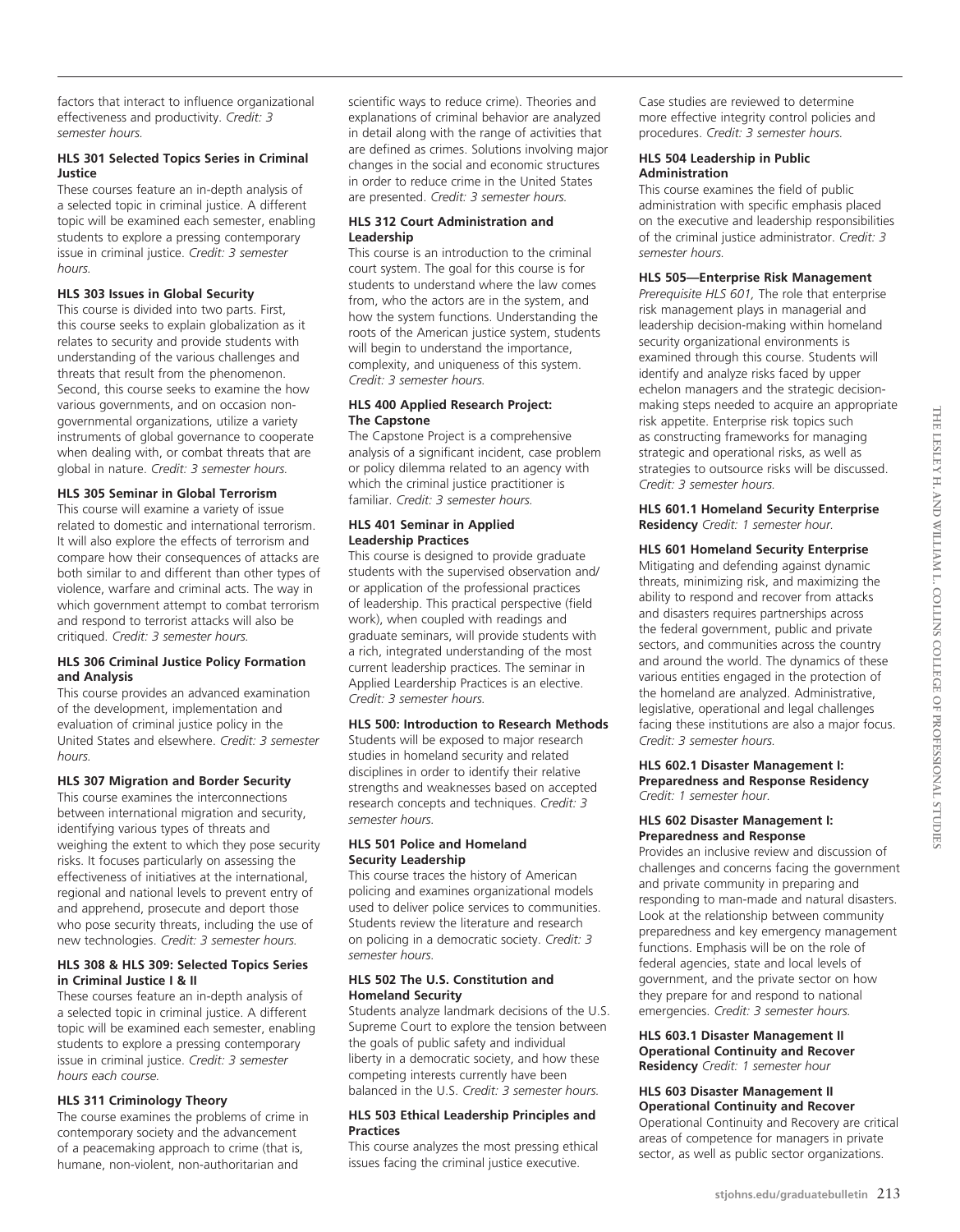The diverse emergency management, crisis management, contingency planning, recovery and restoration issues facing the private sector and governmental organizations are analyzed in terms of internal operations and interfaces them with the public and private sector homeland security and emergency management community. Applied methodologies used to plan and recover systems and business processes is a major focus. *Credit: 3 semester hours.*

### **HLS 604.1 Theories and Concepts of Security Residency** *Credit: 1 semester hour.*

### **HLS 604 Theories and Concepts of Security**

The concept of security is one that permeates through a wide range of social science disciplines including, psychology, sociology, political science and international relations. This course examines the various theories from these disciplines ranging from the individual's need to feel secure to the emerging concept of "human security." Particular focus is placed on how these theories have influenced the development of the concept of homeland security. *Credit: 3 semester hours.*

### **HLS 701.1 Advanced Research Methods I Residency** *Credit: 1 semester hour.*

#### **HLS 701 Advanced Research Methods**

Advance critical thinking, the ability to evaluate research in academic journals and professional report, to critique the language and methods of research and to prepare for a doctoral level dissertation that is rigorous and reflects the needs and problems of the homeland security field. *Credit: 3 semester hours.*

### **HLS 702: Advanced Research Methods II**

Using critical thinking and specialized knowledge the student will design a research project on a specific homeland security issue. This project will include problem identification, literature review, research design, statistical analysis, and hypothesis development. This project will serve as the students dissertation proposal and must be defended. *Credit: 3 semester hours.*

#### **HLS 703.1 Statistical Analysis in Research Residency** *Credit: 1 semester hour.*

### **HLS 703 Statistical Analysis in Research**

Statistical concepts, data analysis, designed and observational studies and a range of statistical methods are analyzed with a focus on their application in social science research. Topics include numerical and geographical summaries of data, hypothesis testing, confidence intervals, counts and tables, analysis of variance, regression, principal components, and cluster analysis. *Credit: 3 semester hours.*

## **Division of Health and Human Services**

### **Master of Science in Health Care Systems**

Many forces are at play in this expanding health care market, from the increasing aging population to the economics and legal issues surrounding health care reform. And, as the market for health services evolves to meet these challenges, technology plays an increasingly crucial role in the growth and management of this industry sector and its complex system of health care providers.

The Master of Health Care Systems (MHS) program recognizes the need for a graduate degree program in health care systems that equips students with the necessary tools to achieve and manage integrated approaches to health care—approaches that enable students to look at operational, policy, technology, and legal issues in health care from a holistic perspective. The program offers both medical and nonmedical professionals opportunities to develop advanced organizational and technical skills, effectively positioning students to assume leadership positions within the evolving ecosystem of the US health care stakeholders and health-related professions.

### **Admission Requirements**

Admission to the M.S. in Health Care Systems is contingent upon an assessment of the candidate's ability to successfully pursue graduate study. Ability is demonstrated by previous academic performance, letters of recommendation, and other factors that suggest academic potential and motivation.

Degree candidates must provide the following for admission consideration: evidence of a baccalaureate degree from an accredited college or university, including official transcripts from each institution attended, showing the College qualifying GPA; two to three letters of recommendation from instructors/professors or other qualified individuals, and a statement of purpose

### **Program Requirements**

The M.S. program in Health Care Systems requires 30 credits including the following. (Note: Each course listed is equivalent to 3 semester hours of credit).

### **Core Courses (30 credits required)**

- HCA 320 Management and Leadership in Health Care Organizations
- HCA 321 Legal and Ethical Aspects of Health Systems
- HCA 350 Policy Seminar in Health Systems
- HCA 360 Health Care Systems Internship
- HCI 520 Medical and Health Informatics
- MPH 280 Introduction to Epidemiology
- MPH 302 Health Care Data Analysis and Management
- PAS 283 Health Care System and Financing
- PAS 281 Health Care Outcomes Assessment
- PAS 282 Health Care System and Financing
- PAS 283 Health Care Finance and Reimbursement

### **Courses**

### **HCA 320 Management and Leadership in Healthcare Organizations**

An introduction to leadership, management, and organizational behavior in the health care industry. Students learn to develop competencies in the areas of project management, patient safety, organizational culture, emergency preparedness, to name a few. The course will also familiarize students with current opportunities and challenges facing managers in healthcare organizations. *Credit: 3 semester hours.*

### **HCA 321 Legal and Ethical Aspects of Healthcare System**

An introduction to ethical and legal issues in the healthcare industry. The course focuses on laws and ethical concerns pertaining to the rights and responsibilities of health care professionals, patients, and doctors, with a deeper focus on vulnerable populations, privacy and confidentiality of personal information. Issues of access, quality, and delivery in healthcare are analyzed through the lenses of government regulation, corporate and management practices, and community needs. *Credit: 3 semester hours.*

#### **HCA 322 Impact Evaluation of Health Programs**

*Prerequisites: Students should be familiar with basic concepts in research methods and statistics.* This course will introduce students to key econometric methods of evaluation and how they are applied to assess the impact of health programs. Students will learn the uses and limitations of commonly used descriptive, experimental and quasi-experimental techniques and understand the importance of distinguishing between causal and non-causal evidence. This is an online asynchronous course with the overall objective of providing students with the background necessary to understand the impact of various programs on individual and population health outcomes, based on a critical assessment of economic research. *Credit: 3 semester hours.*

### **HCA 350 Policy Seminar in Health Systems**

This capstone requires that students complete an academically robust, high quality project ranging from creating proposals for interventions and research projects to conducting policy systematic reviews. Emphasis is placed on developing innovative approaches to addressing the challenges of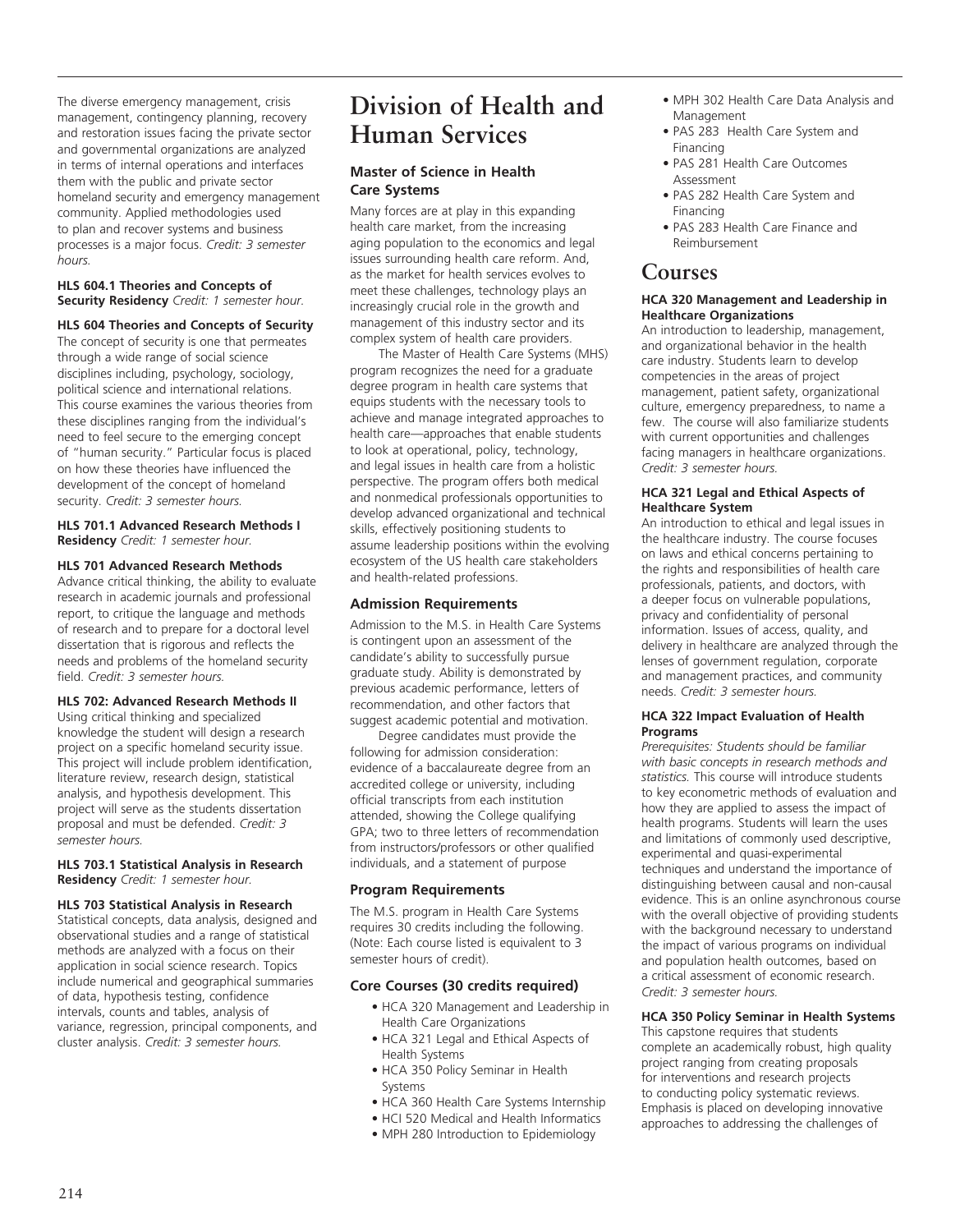the modern health care system. All course reading materials, discussions, activities, and assignments provide the necessary information and direction needed to write and share an original case in the field of health-care systems. *Credit: 3 semester hours.*

### **HCA 360 Health Systems Internship**

Field experience with a health care organization under the direct supervision of a health care professional. This experiential learning opportunity allows students to apply health care systems management theory, principles, and concepts in a real-world setting. *Credit: 3 semester hours.*

### **HCI 520 Medical and Health Informatics**

This course will focus on information technologies that are used to represent, transmit, and analyze medical data and information in the healthcare field. Biomedical databases, classification systems for medical data, as well as messaging standards utilized by healthcare systems for information exchange will be covered. *Credit: 3 semester hours.*

### **MPH 280 Introduction to Epidemiology**

This course will provide students with a fundamental understanding of the general principles of epidemiological methods and their application to public health practice. It will introduce key epidemiological concepts such as association, bias and confounding, as well as the main epidemiological study designs. Precepts will provide opportunities for practical application of skills in interpreting, displaying and communicating epidemiological data. *Credit: 3 semester hours.*

### **MPH 302 Healthcare Data Analysis and Management**

This course is designed to develop effective data management skills in clinical and health care research. The course will provide graduate students with an overview of statistical software and provide technical skills for data management, data analysis, and producing graphs and reports. *Credit: 3 semester hours.*

### **PAS 281 Healthcare Outcomes Assessment**

The course is designed to provide a comprehensive review of economic analysis and health status assessment in the appraisal of health outcomes and program effectiveness in health service research. Major economic evaluation methods such as: cost effectiveness analysis, cost benefit analysis and cost utility analysis are introduced in the context of current health care service system. Application of economic tools and quality of life evaluation instruments in clinical investigations, health services research, and policy analysis will be discussed. *Credit: 3 semester hours.*

### **PAS 282 Health Care System and Financing**

This course will provide an overview of those factors affecting the access disparity, efficiency and quality of the U.S. health-care system. These factors include: demographic changes, demand for services, cost shifting, use of health technology, health care workforce distribution, financing of services by payers,

Medicare and Medicaid, the evolution of managed care market, and health care reform initiatives. Students will gain an appreciation of the dilemmas confronting policy makers, providers, and the public, and how to balance the conflicting priorities in the current health care system. *Credit: 3 semester hours.*

### **PAS 283 Health Care Finance and Reimbursement**

The purpose of this course is to provide the students with detailed understanding on the application of finance (accounting and financial management) theory, principles, and concepts to healthcare organizations. Students will learn about the financial tools needed by healthcare managers to make better financial, strategic, operational decisions and the impact of reimbursement and payment policies on the performance of health care organizations. These topics include sources of financing, managerial accounting concepts (including cost behavior, profit analysis, and incremental analysis), reimbursement and payment under various third-party payer environment, cost allocation and government program reporting. *Credit: 3 semester hours.*

## **Division of Mass Communication**

### Programs of Study

### **Master of Science in Integrated Advertising Communication**

In the quickly evolving world of advertising, currently growing at over 17% annually, traditional media and conventional methods of advertising are simply not enough to capture the attention of an increasingly sophisticated consumer bombarded by thousands of advertising messages daily. Through use of lectures, readings, and by being engaged in group projects focused on consumer response, students will become familiar with the media tools and continuity practices necessary to implement a fully integrated advertising and communication campaign. Students will learn that advertising "at" the consumer is not enough anymore, and that success today relies on the ability to create a dialogue with the recipient of the message while building brand loyalty.

### **Admission Requirements**

Admission to the M.S. in Integrated Advertising Communications is contingent upon an assessment of the candidate's ability to successfully pursue graduate study. Ability is demonstrated by previous academic performance and letters of recommendation and other factors that suggest academic potential and motivation.

Degree candidates must provide the following for admission consideration: evidence of a baccalaureate degree from an accredited college or university, including official transcripts from each institution attended, showing the College qualifying GPA; two to three letters of recommendation from instructors/professors or other qualified individuals, and a statement of purpose.

### **Program Requirements**

The M.S. in Integrated Advertising Communication program requires 30 credits that include the following. (Note: Each course listed is equivalent to 3 semester hours of credit).

### **Communications Core Courses (6 credits required)**

- ICM 800 Theories and Processes of Communication
- ICM 802 Media and Communication Research Methods

### **Integrated Advertising Communications Core Courses (21 credits required)**

- ADV 100 Fundamentals of Integrated Advertising Communications
- ADV 201 Creativity and Development of the Big Idea
- ADV 301 Social and Digital Media as Integrated Advertising Communications Tools
- ADV 401 Media Planning and Execution
- ADV 402 The Process of Leading and Coaching
- ADV 501 The Role of Public Relations in Integrated Advertising Communications
- ADV 502 Legal Aspects of the Advertising Industry

### **Integrated Advertising Communications Campaign Planning Course (3 credits required)**

• ADV 600 Development of an Effective Integrated Advertising Communications Plan

### **Courses**

### **ADV 100 Fundamentals of Integrated Advertising Communications**

Exploration of the transformation of advertising communication in the context of a media saturated culture in which consumers actively avoid marketing. Topics include the blurring of the boundaries between communication disciplines, building brand preference, measuring the effectiveness of media participation and advertising communication, and methods of assessing integrated advertising communication. *Credit: 3 semester hours.*

#### **ADV 201 Creativity and the Development of the Big Idea**

Generation of "The Big Idea" and the building blocks for integrated advertising communications. Topics include theories and methods of analyzing values, beliefs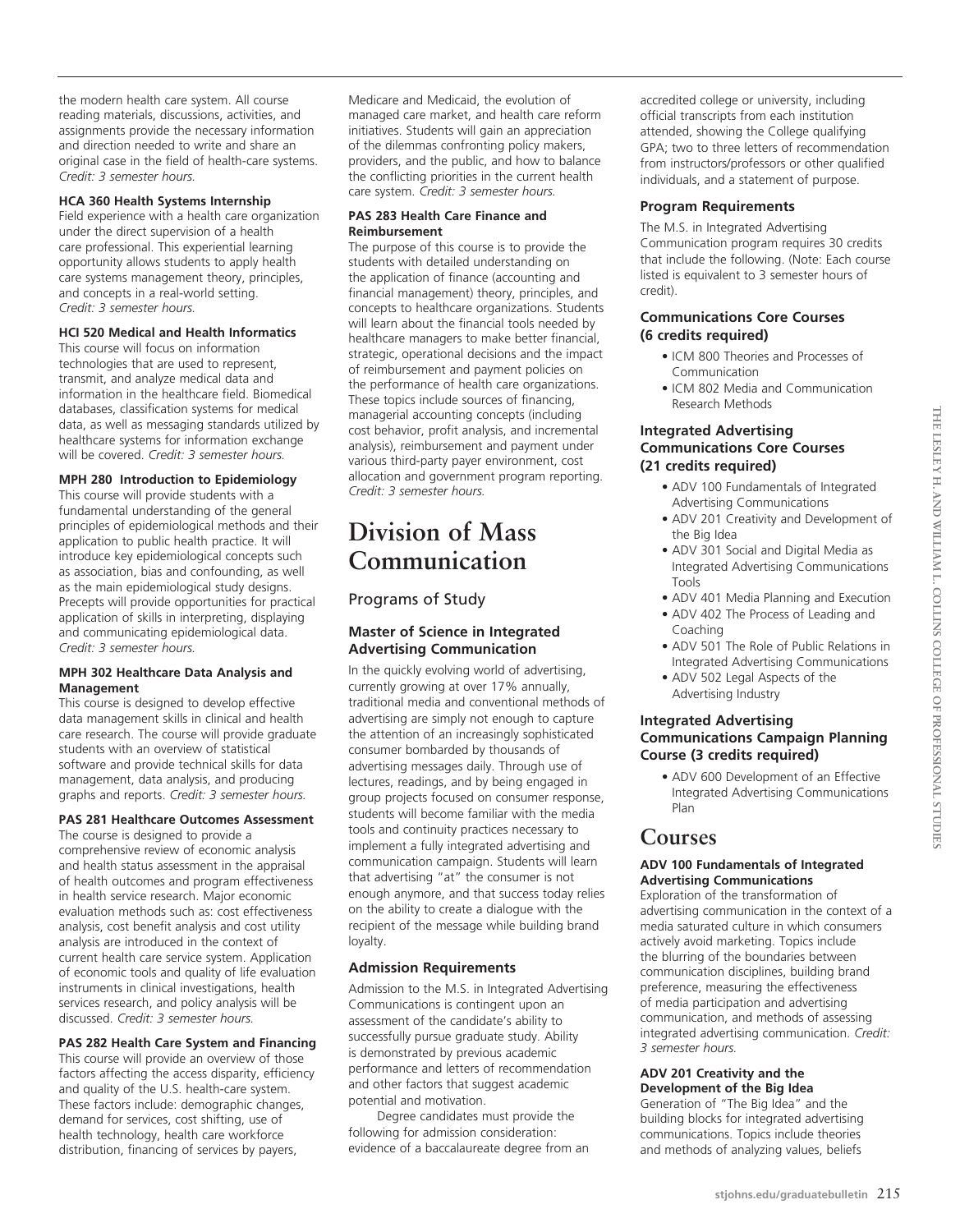and behaviors of consumers, creation and application of segmentation strategies, construction of relevant campaign messaging, and a comprehensive exploration of theoretically informed creative processes. *Credit: 3 semester hours.*

### **ADV 301 Social and Digital Media as Integrated Advertising Tools**

Examination of the impact of digital channels and platforms on advertising communication and a collaborative consumer. Focus on the significance of the prosumers as creators and consumers of media, on how digital and social media is shaping consumer preferences, purchase divisions and brand interactions, and on the assessment of the impact of digital media pertaining to integrated advertising communication in a technologically saturated society. *Credit: 3 semester hours.*

### **ADV 401 Media Planning and Execution**

Investigation of the speeding-up of the key facets of contemporary media environments and the related consumer practices. Emphasis on the problematic of attracting diverse consumers with rapidly shifting preferences and media consumption practices; development of corresponding target marketing methods and analysis; identification and responses to contemporary industry challenges, and future projections. *Credit: 3 semester hours.*

### **ADV 402 The Process of Leading and Coaching**

Introduction to organizational communication and leadership in the context of advertising industries. Topics include studying the relationship between versatile communication processes and styles, organizational goals and outcomes; interpersonal communication; the role of communication in the management of behavior; and the analysis of communication competencies, principles, and creativity in regards to desired outcomes in integrated advertising communication. *Credit: 3 semester hours.*

### **ADV 501 The Role of Public Relations in Integrated Advertising Communications**

An interdisciplinary approach to incorporation of public relations theories, methods and practices into integrated advertising communication. Topics include the role of public relations in inter-organizational relationships; interdisciplinary convergences and divergences between public relations and other fields; campaign effects and perception; and the significance of new and old media in the intersection of public relations and integrated advertising communication. *Credit: 3 semester hours.*

### **ADV 502 Legal Aspects of the Advertising Industry**

An examination of the legal environment of the U.S. advertising industry, which is the largest in the world. Students will examine an overview of advertising regulations and case law at the federal, state, and local levels and

will discuss current topics in a field which is ever-changing. *Credit: 3 semester hours.*

#### **ADV 600 Development of an Effective Integrated Advertising Communications Plan**

Senior seminar culminating in an independent project. Focus on the comprehensive and in-depth knowledge of theories, methods and practices of integrated advertising communication exemplified by development, execution, and assessment of a comprehensive campaign. *Credit: 3 semester hours.*

## **Master of Science (M.S.) in International Communication**

The Master of Science in International Communication's unique focus on international relations, communication as diplomacy, and political economy of media that makes this 36 credit program attractive to those who wish to apply communicative dimension to their professional field in an increasingly multi-sector global system.

Our nationally diversified student body along with the international students adds intellectual vibrancy to this graduate program in International Communication. The teaching philosophy is rooted in advanced models of problem-solving such as design thinking, case studies, and other high impact educational practices. The program is designed to bridge high-level theoretical modeling of complex problems with real-world experience developing solutions in the communication and media space.

### **Admission Requirements**

For admission to the graduate studies program in International Communication, students are expected to have an undergraduate degree from an accredited institution. All applications are subject to departmental review to assess the appropriateness of the applicant; students may be accepted with Special Student status, provided that the applicants have, in the judgment of the department, necessary preparation to take on the graduate studies in the International Communication program.

Admission into the M.S. in International Communication is contingent upon an assessment of the candidate's ability to successfully pursue graduate study. Ability is demonstrated by previous academic performance, letters of recommendation and other factors that suggest academic potential and motivation.

Degree candidates must provide the following for admission consideration: evidence of a baccalaureate degree from an accredited college or university, including official transcripts from each institution attended, showing the College qualifying GPA; and two

letters of recommendation from instructors/ professors or other qualified individuals, and a statement of purpose.

### **Program Requirements**

To be considered as a degree candidate the student must meet the following requirements.

- 1. Must complete the required 36 credits for the program
- 2. Must maintain a minimum of 3.0 overall average
- 3. Those opting for thesis must follow the guidelines in consultation with the Director of the Program
- 4. Demonstrate proficiency in a foreign language (this requirement may be fulfilled during the course of studies in the program, as long as it is before graduation)
- 5. Pass the Comprehensive Exam

The M.S. in International Communication program requires 36 credits that include the following. (Note: Each course listed is equivalent to 3 semester hours of credit).

### **Core Courses: (18 credits required)**

- ICM 800 Theories and Processes of Communication
- ICM 801 International Communication
- ICM 802 Media and Communication Research Methods
- ICM 810 Media, Communication and Public Policy
- ICM 811 Media, Culture and Society
- ICM 812 International Communication and Global Development:

### **Elective Courses (18 credits chosen from the following)**

- ICM 820 Communication and New Media: Building Communities
- ICM 821 International Public Relations ICM 822 International Advertising
- ICM 828 Transnational Advocacy Campaign
- ICM 830 Crisis Communication
- ICM 833 Political Communication
- ICM 834 Media Strategies and the politics of Peacebuilding
- ICM 835 Media Governance
- ICM 836 Global Feminism and Media • ICM 837 Media, Communication and Public Diplomacy
- ICM 838 Media, Communication and Human Rights
- ICM 839 Ideology, Propaganda and Communication
- ICM 840 Special Topics
- ICM 850 Thesis I
- ICM 851 Thesis II
- ICM 860 Internship I
- ICM 861 Internship II
- ICM 865 Independent Study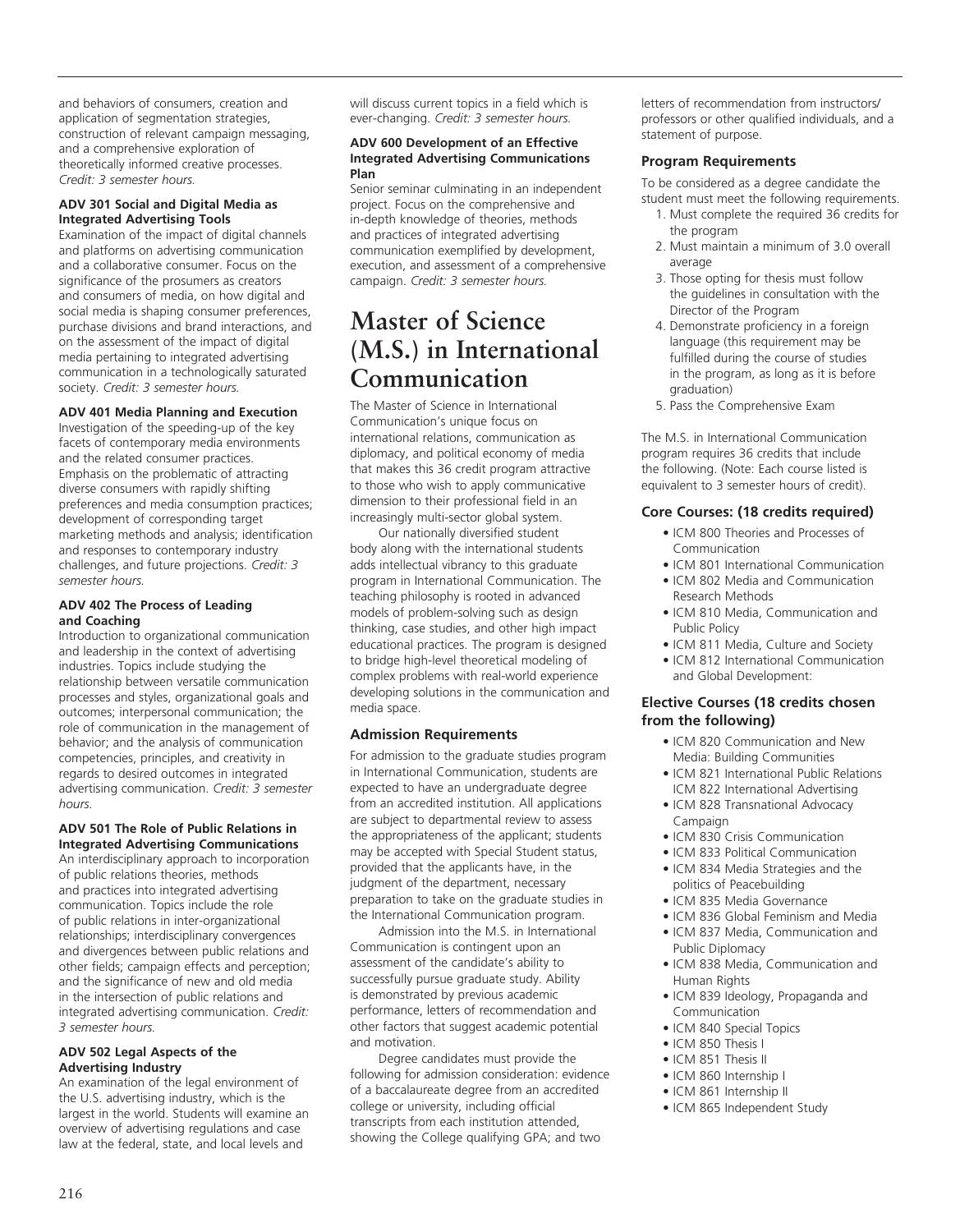### **Courses**

### **ICM 800 Theories and Processes of Communication**

This course is designed to give students a working map of important theories in communication. It will take a close, critical look at some of the most important contemporary theories of human communication, emphasizing their practical applications for society, public policy, and our everyday lives. The course helps students prepare for thesis work and scholarly investigation. *Credit: 3 semester hours.* 

### **ICM 801 International Communication**

This course will focus on ideological humanistic, economic and political aspects of communication in selected European and developing countries. An emphasis will be on the impact it has had on the mass media and on information exchange, economics and national identity. It will also examine various aspects of world telecommunication and media systems from historical, political and legal points of view. International communications networks are far from homogeneous; they are full of contradictions and they are subject to powerful social, political, and cultural forces. *Credit: 3 semester hours.* 

### **ICM 802 Media and Communication Research**

Methods Research in communication is a necessary tool in the search for answers. This course in mass media and communication research will investigate methods used in collecting and analyzing information and communication data, and will study scientific methods of qualitative and quantitative research. Students will learn to critically evaluate published research, design instruments for research and exercise them within the classroom. *Credit: 3 semester hours.*

### **ICM 810 Media, Communication, and Public Policy**

This course will explore the role of media in influencing domestic and foreign policy. It will particularly examine the role of elite media in initiating and shaping public discourse and public policy. It will study the processes of public policy and how media mediate the outcomes of policy. It will closely examine the processes and theories of public opinion and persuasion. *Credit: 3 semester hours.*

### **ICM 811 Media, Culture, and Society**

This course is an exploration of the role of media in popular culture and society. The media's role in reflecting society and, in turn, the role of society in shaping media practice will be explored. *Credit: 3 semester hours.* 

### **CM 812 International Communication and Global Development**

This course will explore and propose communication as a vehicle for promoting justice and human rights in a pluralistic society. The course will encompass a broad range of theoretical and historical studies of communication, media and development.

Particular attention will be paid to the trends of globalization and economic upheaval. Students will learn the development of global communication structures and world information and communication order; a particular focus will be paid to development media and the inter-relationship between communication and development, advocacy communication, communication as an instrument of integration, and to issues of peace, war, and communication. *Credit: 3 semester hours.*

### **ICM 820 Communication and New Media: Building Communities**

This course is designed to explore the application of new and converging media, and demonstrate, through various class projects, their proficiency in using them comfortably and effectively. This course will focus on theories of new media applications, and on the creative and developmental dimensions of new media and building communities within various cultural contexts. *Credit: 3 semester hours.* 

### **ICM 821 International Public Relations**

An interdisciplinary approach will draw case studies from a range of area, including international public relations, integrated marketing communication (international advertising), international social marketing, development and participatory communication, public diplomacy and propaganda, international non-governmental organizations (NGOs), and international responses to humanitarian crisis. *Credit: 3 semester hours.*

### **ICM 822 International Advertising**

This course focuses on the basic principles of international marketing communication in the 21st century with an emphasis on global advertising. These principles will include global versus local creative strategies and executions, international media opportunities, and global research methods. The course does not provide a country-by-country analysis of the global marketplace. Given how quickly our world changes, this would be a futile effort. Rather, it equips the student with an understanding of the basic principles of global marketing and advertising, including the differing cultural, economic, and political factors that have an impact on international marketing communications. *Credit: 3 semester hours.* 

### **ICM 828 Transnational Advocacy Campaigns**

Communication strategies that transnational activists have utilized to achieve such global policy change, and how these processes are today transforming global politics and norms. As the speed of globalization intensifies, global corporations are also using new and increasingly sophisticated strategies and technologies to market their products to local audiences. This course will therefore consider how corporations are implementing integrated global communications campaigns tailored to regional and domestic audiences. Students will critically assess the current environment, analyze global campaigns

implemented by international advocacy groups and corporations, and learn how to design and execute their own transnational advocacy campaigns, within the context of sustainable development. *Credit: 3 semester hours.*

### **ICM 830 Crisis Communication**

Crisis communication is an advanced level public relations course. In view of the fact that crises are becoming more and more frequent, there is a need to understand crisis communication from an academic and practitioner point-of-view. The purpose of this course is to develop a theoretical conceptualization of the process of crisis communication and an understanding of crisis communication practices. It focuses on the issues relevant to the planning, development and execution of crisis communications programs for businesses, governments, organizations and stakeholders during a crisis. A particular emphasis will be placed on covering the emergence of new media technologies, the rise of consumer power, the growing development of international public relations, and the need for an audience orientation to studying and practicing crisis communication. *Credit: 3 semester hours.*

### **ICM 833 Political Communication**

This course reviews major areas of research in political communication, and how various forms of media shape civic life, elections, and policy decisions. It will also study how citizens, journalists, and elected officials make sense of and use political messages, and examine how news, advertising, and entertainment media shape perceptions, emotions, and behavior, how micro-targeting approaches are either complementing or replacing campaign activities and mobilization efforts. *Credit: 3 semester hours.*

### **ICM 834 Media Strategies and the Politics of Peacebuilding**

This course will focus on how communication and media are vehicles for human development, and communication as agent of social change; it will present various models of communication, and a particular emphasis will be on participatory model of communication. The second section of the course will seek to apply the students' understanding of these models through a focus on the study of interactive methods for negotiation and mediation to resolve conflict. Students will be introduced to practical models of conflict resolution. The course will conclude by linking communications and development with broad approaches to social peace and community building. *Credit: 3 semester hours.*

### **ICM 835 Media Governance**

This course is designed to give students a thorough understanding the concepts, stakeholders in, and international practices of, media governance. Media governance is a concept that is used to refer to media and communication policies, as well as to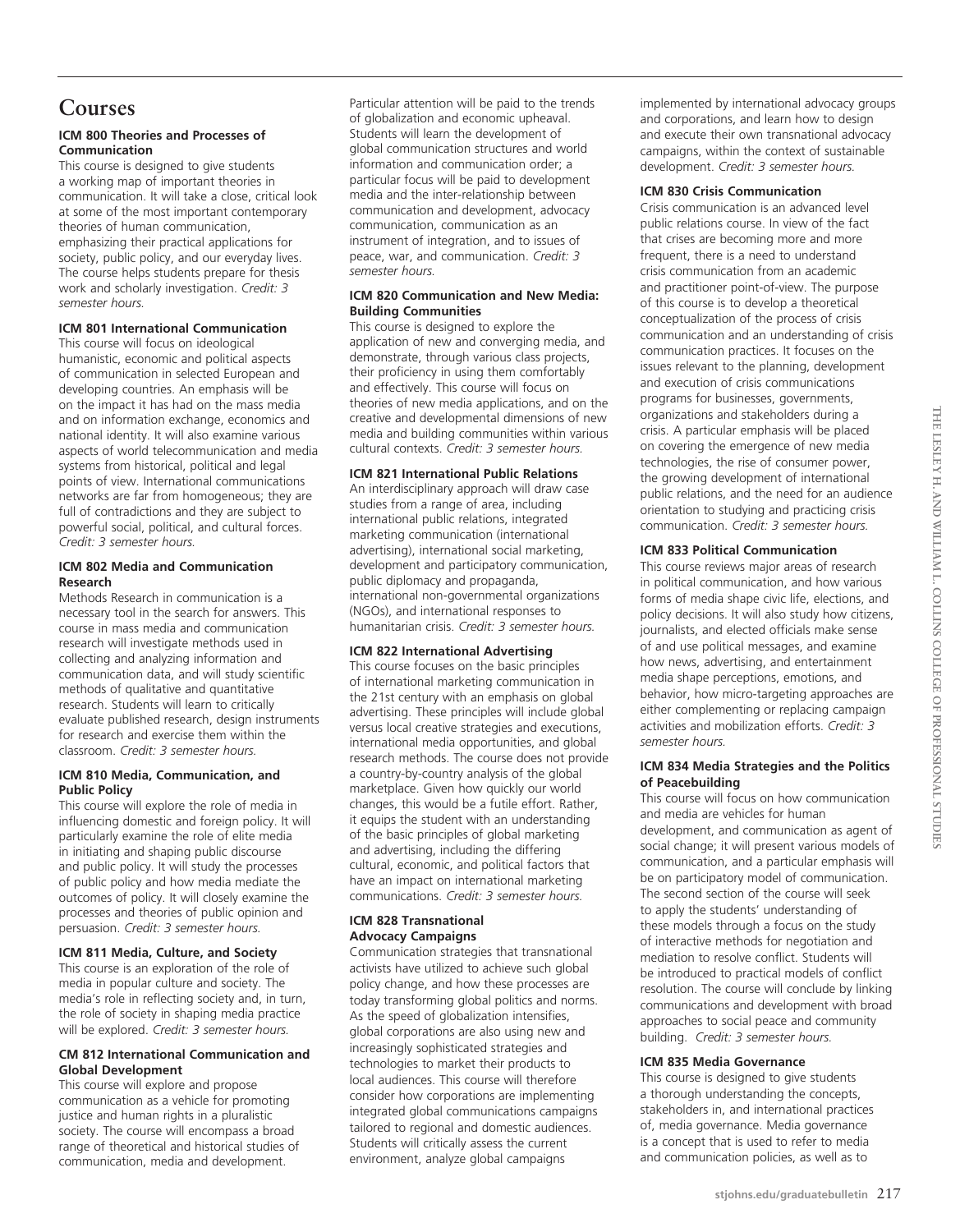self-regulation of media organizations, in the digital era. The course covers a variety of contested issues regarding media technologies, media and communications businesses, and consumption practices. In addition, questions of governance are increasingly international and even global. Challenges to privacy, intellectual property rights, crossmedia ownership, and freedom of expression no longer pertain only to individual governments, but re-define business practices, challenge marketing and PR efforts, transform the nature of journalism, and impact everyday lives of citizens all around the world. In our increasingly mediated societies, media governance challenges are constantly being debated among and between media industries, networks and service provides, journalists, policy makers, and civil society. *Credit: 3 semester hours.* 

### **ICM 836 Global Feminism and Media**

An examination of the various ways feminism is defined and used in the construction of media representations of women. Contemporary cultural theories of representation and tools for creating critical cultural analysis are reviewed with the focus not only on how women have been represented by others across cultures, but also on how women, in more recent years, have been choosing to influence means of representation. *Credit: 3 semester hours.*

### **ICM 837 Media, Communication and Public Diplomacy**

In the media-centric world, public diplomacy is gaining greater significance. In this course students will examine and study very closely the role of transnational news and media diplomacy, how media channels are used to impact outcomes in matters of public diplomacy, and how this in turn impacts nation-state efforts in diplomacy. We will examine media as vehicle for public and cultural diplomacy, or soft power, in a world of politics, and how the line between state diplomacy and public diplomacy is increasingly blurred. *Credit: 3 semester hours.* 

### **ICM 838 Media, Communication and Human Rights**

This course will provide a thorough background for understanding how "human rights" can be used as an objective conceptual framework regardless of one's political or social persuasions, and closely examine the critical role of media in shaping the internationalization of human rights. The focus will be on successful and unsuccessful combinations that provoke and sustain tangible respect for human rights. *Credit: 3 semester hours.* 

#### **ICM 839 Ideology, Propaganda and Communication**

This course is designed to study ideology and propaganda by drawing on political philosophy and history to analyses three fundamental concepts and the ways in which they are connected: ideology, propaganda and communication. *Credit: 3 semester hours.*

### **ICM 840 Special Topics in International Communication**

This course will address topical issues and will be organized in seminar form. Guest speakers with expertise in various areas of international communication may be invited to address students. *Credit: 3 semester hours.*

## **Division of Sport Management**

### Program of Study

### **Master of Professional Studies (M.P.S.) in Sport Management**

New York City is called "the sports capital of the world." A St. John's graduate degree in sport management offers students in this large metropolitan sport community an opportunity to pursue advanced education in this field. The coaching and international specializations serve both college graduates who wish to pursue careers in sport management and current practitioners who wish to enhance their knowledge and skills. The program provides access to education in coaching/administration and sport management founded on Vincentian principles of ethics and social justice. Professionals grounded in these principles can have a positive effect on the climate of sport, both amateur and professional.

The 36-credit program curriculum is based on the guidelines of the Commission on Sport Management Accreditation (COSMA) and the National Council for Accreditation of Coaching Education (NCACE). Specializations are available in the international dimensions of sport and coaching leadership.

### **Coaching Leadership Specialization**

This specialization meets the demand for professionally trained coaches and program administrators of school-based sport at all educational levels, as well as positions in league and community–centered programs. Well trained, ethically grounded professionals in these areas are increasingly important for the physical and emotional well being of young athletes. Graduates with the coaching leadership specialization are well equipped for careers in both educational and professional sport areas.

### **International Dimensions of Sport Specialization**

This specialization is designed to meet the need for managers in the increasingly complex global sport industry which extends well beyond the Olympics, Grand Slam tennis and World Cup soccer. Not only do individual college and professional athletes participate in sport outside their home countries, but also, many American college and professional teams compete with teams throughout the globe. Graduates with a specialization in the international dimensions of

sport are prepared to meet the needs of both national and international sport organizations.

### **Admission Requirements**

Admission into the M.P.S. program in Sport Management is contingent upon an assessment of the candidate's ability to successfully pursue graduate study. This assessment will be made by examining previous academic performance, letters of recommendation, the applicant's essay, work experience, performance on standardized exams (such as the GRE or GMAT), and any other evidence that the admissions committee believes to be relevant.

Degree candidates must provide the following for admission consideration: evidence of a baccalaureate degree from an accredited college or university, including official transcripts from each institution attended, showing the College qualifying GPA; and two letters of recommendation from instructors/ professors or other qualified individuals (at least one of these letters must be from an instructor who has taught and evaluated the applicant in an academic settting),an essay of approximately 300 words describing the applicant's reason for pursuing graduate study and his or her leadership objectives and a CV or resume. *Note: The GRE or GMAT is not required to be considered for admission, but the admissions committee will consider scores on standardized exams if they are submitted with the application. The admissions committee may request to interview the applicant either in person or by telephone. The final approval of admission will rest with the graduate admissions committee of the Division of Sport Management.*

### **Program Requirements**

The M.P.S. in Sport Management program requires 36 credits that include the following. (Note: Each course listed is equivalent to 3 semester hours of credit, unless otherwise noted.

### **Core Courses (21 Credits required)**

- SPG 301 Strategic Sport Management
- SPG 302 Strategic Communication in Sport
- SPG 304 Philosophy, Principles, and Leadership in Sport
- SPG 305 Ethical and Legal Aspects of Sport
- SPG 306 Financial Perspectives in Sport
- SPG 312 Seminar in Sport Management
- SPG 401 Research Methods in Sport

### **Elective Courses (15 Credits chosen from the following)**

- SPG 307 Social/Psychological Aspects of Sport
- SPG 308 Sport Science: Coaching for Optimal Performance
- SPG 309 Sport Science: Techniques and Analysis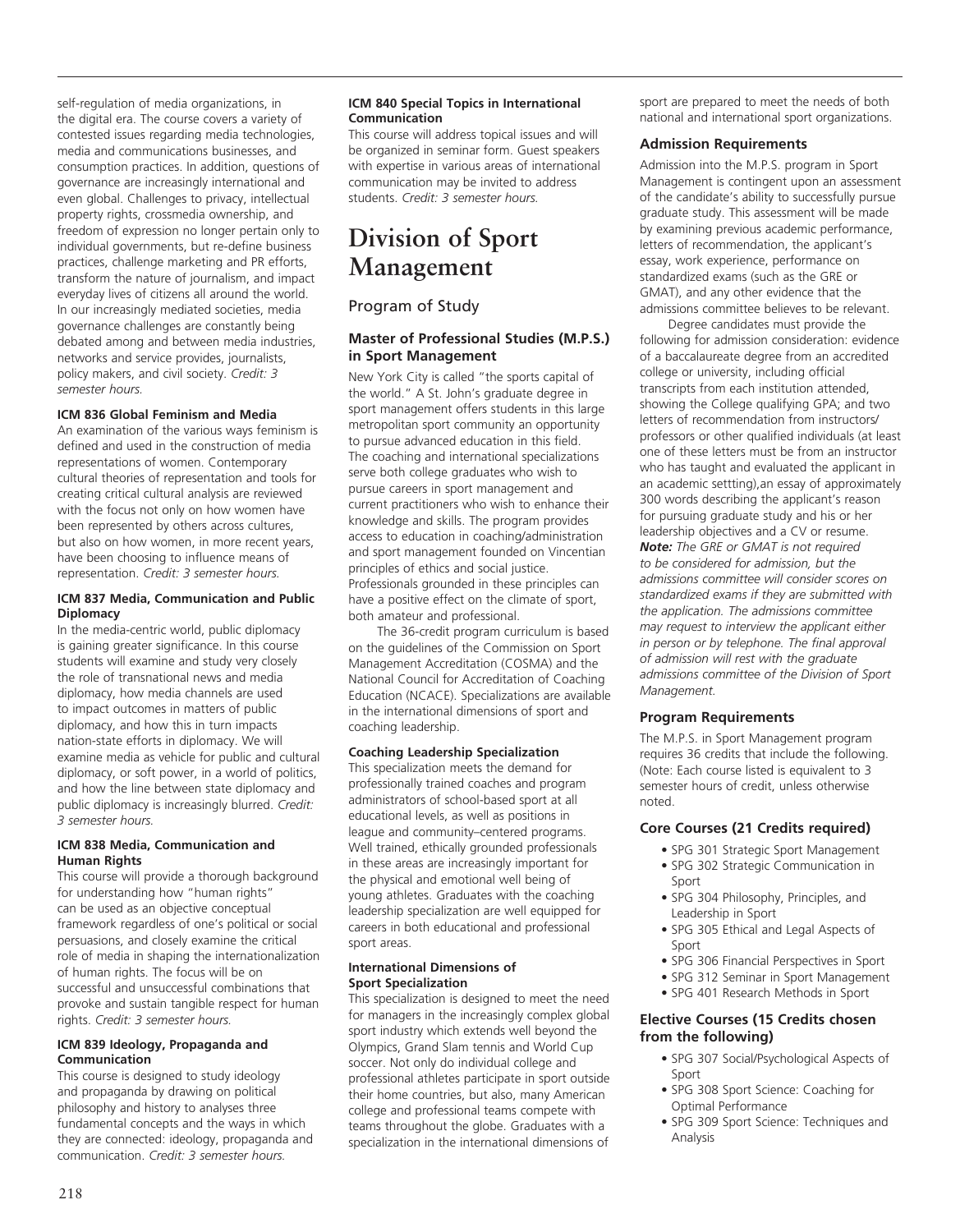- SPG 310 Event and Venue
- Administration: International Perspectives • SPG 311 Sport Marketing: International Perspectives
- SPG 313 Power, Politics, and International Sport Governance
- SPG 314 Sport Statistics and Analytics
- SPG 315 Creativity and Innovation in Sport
- SPG 316 Risk Management in Sport
- SPG 402 Special Topics in Sport Management
- SPG 500 Internship
- SPG 502 Thesis I
- SPG 503 Thesis II
- SPG 510 Internship (6 credits)

## **Courses**

### **SPG 301 Strategic Sport Management**

A critical analysis of strategic management theory as it relates to sport organizations. Topics include developing and implementing effective strategic plans, conducting comprehensive environmental analyses, and managing organizational change. The course emphasizes the similarities and differences of how sport is managed in the US, the EU, and selected nations such as Australia, Japan, China, and Canada. *Credit: 3 semester hours.* 

### **SPG 302 Strategic Communication in Sport**

This course focuses on the symbiotic relationship between sport media and the sport industry. Students will analyze and discuss key public relations concepts, strategies and best practices in the sport industry. *Credit: 3 semester hours.* 

### **SPG 304 Philosophy, Principles, and Leadership in Sport**

This course will examine the basic philosophy and principles of sport leadership in a variety of settings. Topics discussed include legal issues, functions of sport organizations, administrative duties, personal standards for administrators and coaches, public relations and safety procedures. Specific attention will be given to regulations and policies at each level of sport. *Credit: 3 semester hours.* 

### **SPG 305 Ethical and Legal Aspects of Sport**

Students will examine the legal and practical problems facing directors and industry executives in franchised, leagues, associations, and school-based programs. This course analyzes sport related tort law, criminal law, contract law, constitutional law, and labor law. Other topics include liability, methods of limiting exposure, and risk management techniques. Moral and ethical development theories are also discussed along with models of ethical analysis and situational analysis. *Credit: 3 semester hours.*

### **SPG 306 Financial Perspectives in Sport**

Financial management and budgetary components of the sport industry are analyzed. Students will explore strategies for successful international sport financial management.

Topics include economic issues affecting sport and leisure, various revenue sources, income and expenditure factors, and the various types of budgets available to administrators. Specific applications to educational, professional, and commercial sport are presented, International perspectives will be discussed in each topic area along with case studies. *Credit: 3 semester hours.* 

### **SPG 307 Social/Psychological Aspects of Sport**

Students study the structure and function of sport, and the effects of psychosocial states on the participant. Topics include socio-cultural phenomena and their influences on sport. *Credit: 3 semester hours.*

### **SPG 308 Sport Science: Coaching for Optimal Performance**

This course introduces selected principles of biology, anatomy, physiology, kinesiology, biomechanics, psychology, and sociology related to coaching effectiveness. Applications of these areas will be discussed as they relate to human growth and development, safety, first aid, care and prevention of injuries, training and conditioning of athletes. *Credit: 3 semester hours.* 

### **SPG 309 Sport Science: Techniques and Analysis**

This course studies the techniques, skills, and methods of coaching, officiating and participating in various sports. The course will study the growth and development of the athlete, anatomical and mechanical principles of sport, and the learning of specialized motor skills. *Credit: 3 semester hours.* 

### **SPG 310 Event/Sport Venue Administration: International Perspectives**

This course examines the management of sports facilities. Topics include financial management of sport facilities, scheduling events, event production, human resource management, and merchandising. A particular emphasis is on international event and facility management. Cooperative analysis of the administration of sport venues in the EU and selected nations such as Australia, Japan, China and Canada. *Credit: 3 semester hours.*

### **SPG 311 Sport Marketing: International Perspectives**

The concepts and processes of successful international marketing of sport programs and events are discussed in this course. Special emphasis is placed on the application of sport marketing principles to all levels of sport organizations. Cooperative analysis of sport marketing in the EU and selected nations, e.g., Australia, Japan, China and Canada. Students are required to complete an international sport marketing research project, and write an international sport marketing proposal. *Credit: 3 semester hours.* 

### **SPG 312 Seminar in Sport Management**

*Prerequisite: Completion of all core courses.* Usually taken in the last semester of study, the seminar is the capstone course in the

graduate sport management program. The course integrates material from previous courses and requires each student to prepare a comprehensive analysis of a significant case, problem, or policy dilemma in sport management. *Credit: 3 semester hours.* 

### **SPG 313 Power, Politics, and International Sport Governance**

The theoretical framework of organizational governance is applied to analyze the power, political influence, and policy making processes of global sport governing bodies. *Credit: 3 semester hours.*

### **SPG 314 Sport Statistics and Analytics**

This course examines the development, management, applications, and use of statistics and analytics in sports. Students will learn about how sport statistics and analytics are created, collected, organized, used, and applied both within sports, teams, and organizations, as well as outside sports by the media, agents, and the general public. *Credit: 3 semester hours.* 

### **SPG 315 Creativity and Innovation in Sport**

Creating new businesses, capturing new markets, enhancing organizational effectiveness occur through innovation and transforming process. New technologies, processes, competition and globalization compel sport organizations to distance themselves from the familiar and foster innovation and agility. This course examines the creative process, successful strategies, barriers and risks for introducing industry disrupting products and services. *Credit: 3 semester hours*.

### **SPG 316 Risk Management in Sport**

*Prerequisite SPG 305.* Focuses on the practical aspects and intersection of sport law, sport management and risk management. In this course, students will develop the knowledge and skills necessary to recognize and work to eliminate potentially dangerous situations in sport environments. The focus of this course is to aid students in understanding how they can assist the sport organizations for which they work in activities such as eliminating unnecessary injuries and reducing the possibility of financial losses based on lawsuits raised due to issues such as negligence. *Credit 3 semester hours.*

### **SPG 401 Research Methods in Sport**

This course will enable students to more fully understand specific research methods. Students critically examine published studies and learn to appreciate research as a professional tool for sport managers. Students will address a sport management problem using the Comparative Analysis DecisionMaking Model (CADMM). *Credit: 3 semester hours.* 

### **SPG 402 Special Topics in Sport**

This course offers a concentrated focus on a selected topic in sport management. *Credit: 3 semester hours.*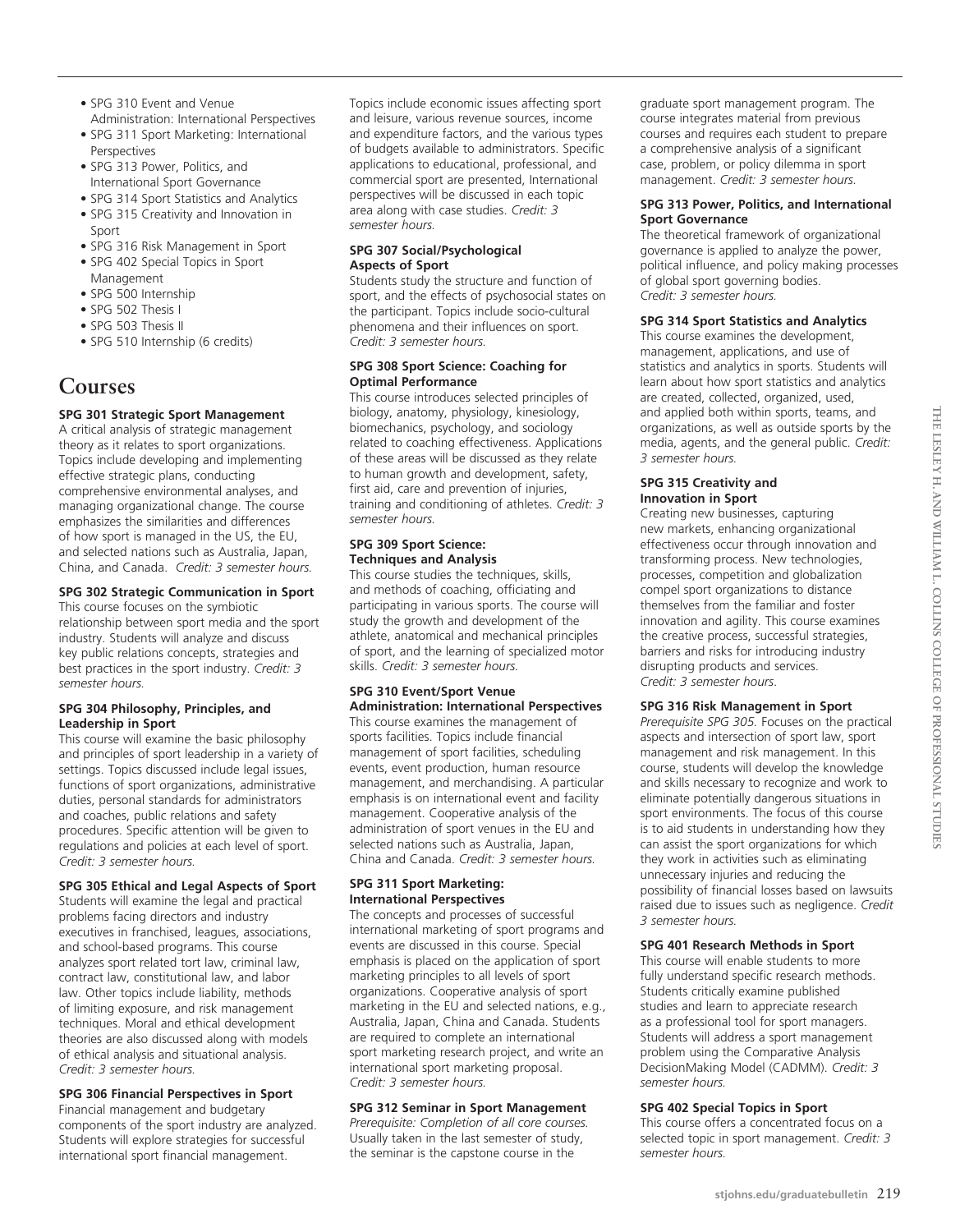### **SPG 500 Internship**

*Prerequisites: Completion of 18 credits and the permission of the Program Director.* The internship provides students with in-depth experience in a sport management work setting. Management practices will be applied to enhance the students' network and job placement opportunities. A member of the faculty completes final agreements and arrangements. *Credit: 3 semester hours.* 

### **SPG 502 Thesis I**

*Prerequisites: SPG 401 and permission of the Program Director.* Supervised research leading to the preparation and completion of a master's thesis in partial fulfillment of the M.P.S. in Sport Management degree requirements. *Credit: 3 semester hours.* 

### **SPG 503 Thesis II**

*Prerequisites: SPG 502 and permission of the Program Director.* Supervised research leading to the preparation and completion of a master's thesis in partial fulfillment of the M.P.S. in Sport Management degree requirements. *Credit: 3 semester hours.*

### **SPG 510 Internship**

*Prerequisites: Completion of 18 credits and the permission of the Program Director.* The internship provides students with in-depth experience in a sport management work setting. Management practices will be applied to enhance the students' network and job placement opportunities. A member of the faculty completes final agreements and arrangements. *Credit: 6 semester hours.*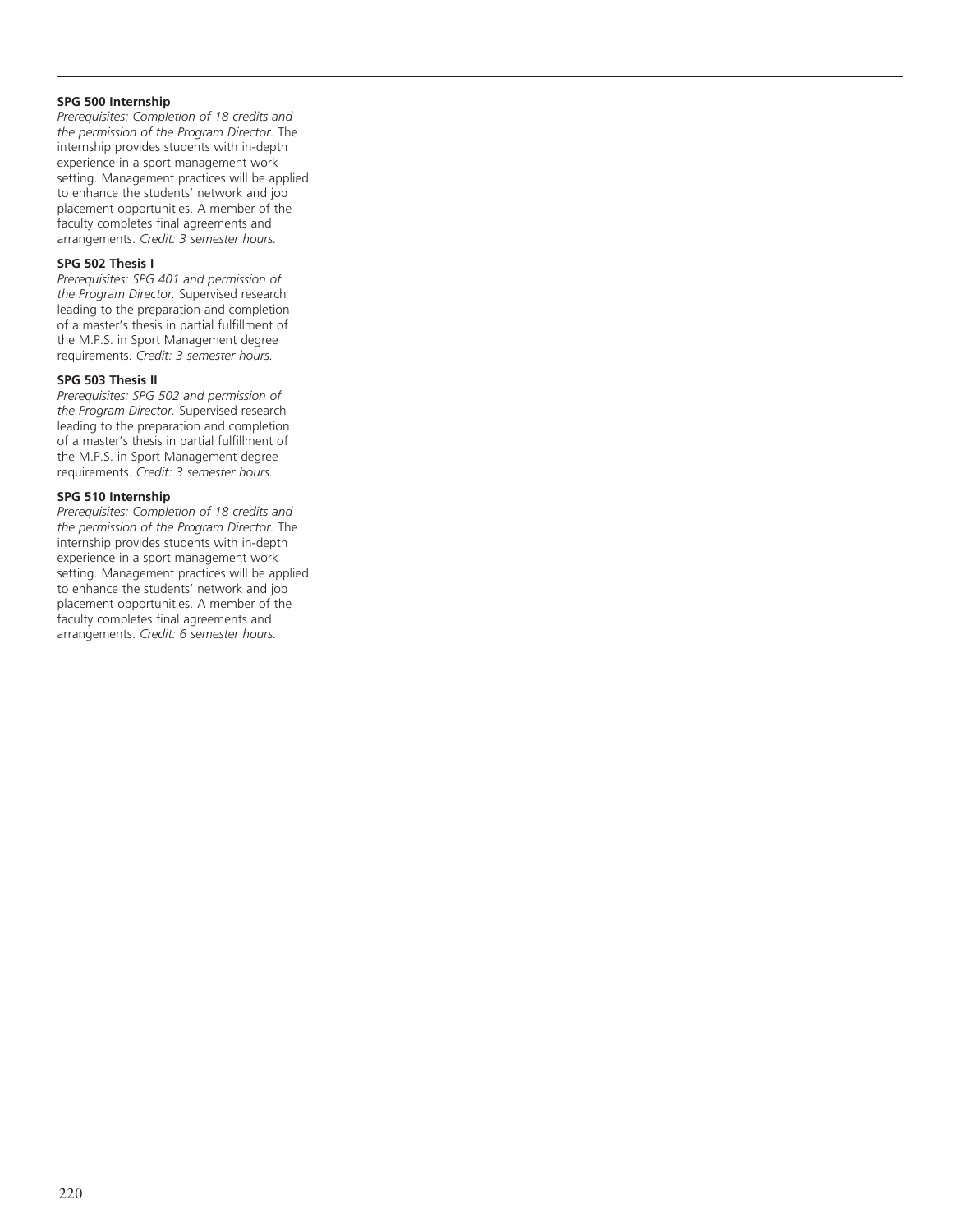# **Faculty**

**Howard Abadinsky,** *Professor, Division of Criminal Justice, Legal Studies and Homeland Security,* B.A., City University of New York, Queens College; M.S.W., Fordham University; Ph.D., New York University.

**Scott Angarola,** *Adjunct Assistant Professor, Division of Sport Management,* B.S., M.S., University of Central Florida; Ph.D., New York University.

**Minna Aslama-Horowitz,** *Adjunct Associate Professor, Division of Mass Communication;*  B.B.A., Schiller International University (Germany), M.S. Helsinki School of Economics (Aalto University, Finland, Ph.D., University of Helsinki (Finland).

**Joyce Boland-DeVito,** *Professor, Division of Administration and Economics,* B.S., St. John's University; M.B.A., Hofstra University; J.D., LL.M, Fordham University School of Law.

**Anthony Borgese,** *Adjunct Associate Professor, Division of Sport Management,* B.A., Brooklyn College, M.B.A., Baruch College, D.S.M., United States Sports Academy.

**Harold T. Broderick**, *Assistant Professor, Division of Criminal Justice, Legal Studies and Homeland Security and Director of the M.P.S. Homeland Security and Criminal Justice Leadership Program- S.I.,* B.A., CUNY Richmond College; M.P.A., John Jay College of Criminal Justice; J.D., Law School at Queens College.

**Syed Ahmad Chan Bukhari,** *Assistant Professor, Division of Computer Science, Mathematics and Science,* MIT (PUCIT), M.S. Gyeongsang National University, Korea; Ph.D., University of New Brunswick, Canada.

**Christoforos Christoforou,** *Assistant Professor, Division of Computer Science, Mathematics and Science, and Director of the M.S. Computer Science Program,* M.S. CUNY City College; M. Phil, Ph.D., CUNY Graduate Center.

**Christopher Cleary,** *Assistant Professor, Division of Criminal Justice, Legal Studies and Homeland Security,* B.S., New York Institute of Technology; M.A., U.S. Naval Postgraduate School.

**Keith Cozine,** *Associate Professor, Division of Criminal Justice, Legal Studies and Homeland Security and Director of the D.P.S. Homeland Security Program,* B.A., Ramapo College of New Jersey; M.A., Ph.D. Rutgers University of New Jersey.

**Thomas C. Creelman,** *Adjunct Professor, Division of Criminal Justice, Legal Studies and Homeland Security,* B.A., M.P.A., M.A., City University of New York, John Jay College; M.P.S., Long Island University at C.W. Post.

**Giancarlo Crocetti,** *Adjunct Professor, Division of Computer Science, Mathematics and Science* M.S. La Sapienza University (Rome); M.S. Connecticut Central State University; D.P.S. Pace University.

**Antonio J. Cruz,** *Adjunct Associate Professor, Division of Criminal Justice, Legal Studies and Homeland Security,* B.S., SUNY, M.A. Seton Hall University; Ed.S. Seton Hall University.

**Joan E. DeBello,** *Chair and Associate Professor, Division of Computer Science,* Mathematics and Science, B.S., M.A., St. John's University; Ed.D. Columbia University.

**John Denesopolis,** *Adjunct Associate Professor, Division of Criminal Justice, Legal Studies and Homeland Security,* B.S., John Jay College; M.P.A., Marist College.

**Philip DiBlasi,** *Adjunct Instructor, Division of Criminal Justice, Legal Studies and Homeland Security,* B.S., City University of New York, John Jay College of Criminal Justice; M.P.S., St. John's University.

**Denise M. Dragos,** *Assistant Professor Division of Computer Science, Mathematics and Science and Co-Director of the M.S. Cyber Information and Security Program,* B.S., M.S., Pace University.

**Robert Dranoff,** *Adjunct Associate Professor, Division of Sport Management,* B.S., M.S., St. John's University; Ed.D., Dowling College.

**Damien L. Duchamp,** Adjunct Assistant Professor, Division of Administration and Economics, B.A., SUNY New Paltz; M.Ed., Clemson University; Ed.D., Gwynedd Mercy University.

**Alexander Engineer,** *Adjunct Assistant Professor, Division of Administration and Economics,* B.S., M.S. New York Institute of Technology.

**Guy Evans,** *Adjunct Assistant Professor, Division of Sport Management,* B.S., M.S., University of Worcester (U.K.).

**Michael Fahid,** *Adjunct Assistant Professor, Division of Sport Management,* B.S., St. John's University; M.P.S., St. John's University.

**Ronald W. Fechter,** *Associate Professor Division of Computer Science, Mathematics and Science,* B.S., CUNY; M.S., M.A., Ph.D., New York University.

**Neil Feinstein,** *Associate Professor, Division of Mass Communication and Director of the M.S. Integrated Advertising Communication Program,* B.S., State University of New York: Oneonta: M.S, New York University.

**Carol A. Fletcher,** *Associate Professor, Division of Sport Management,* B.S., Edinboro University; M.S., California Polytechnic State University, San Luis Obispo; Ph.D., University of Connecticut.

**Elisabeth Fondren,** *Assistant Professor, Division of Mass Communication,* B.A., Heidelberg University, Germany, M.A., City University of London, UK, Ph.D., Louisiana State University.

**Almerinda Forte,** *Chair and Professor, Division of Administration and Economics and Professor,*  B.S., M.B.A., St. John's University; Ph.D., New York University.

**Glenn Gerstner,** *Interim Dean and Associate Professor, Division of Sport Management,* B.S., St. John's University, M.B.A., Hofstra University; Ed.D., Northcentral University.

**Louis J. Gesualdi,** *Professor, Division of Health and Human Services,* B.A., B.S., University of Connecticut; M.A., St. John's University; Ph.D., Fordham University.

**Puya Ghazizadeh,** *Assistant Professor, Division of Computer Science, Mathematics and Science,* B.S., University of Kurdistan; M.S. Science and Research Branch of Azad University; Ph.D., Old Dominion University.

**Carmine P. Gibaldi,** *Professor, Division of Administration and Economics and CCPS Director for the M.S Innovation & Entrepreneurship Program,* B.A., M.B.A., St. John's University; M.A., M.Ed., Ed.D., Columbia University.

**Susan Glanz,** *Professor, Division of Administration and Economics,* M.A., Ph.D., University of Economics, Budapest, Hungary.

**Robert Gonzalez,** *Assistant Professor Division of Criminal Justice, Legal Studies and Homeland Security,* B.S. and M.P.S., New York Institute of Technology; Ed.D., St. John's University.

**Jeffrey Grossmann,** *Associate Professor, Division of Criminal Justice, Legal Studies and Homeland Security,* B.S. St. John's University; J.D., Touro Law Center.

**Brian K. Harte,** *Associate Dean of Graduate Studies and External Affairs, Professor, Division of Criminal Justice, Legal Studies and Homeland Security,* B.S.W., University of Central Texas; M.C.J., Tarleton State University; Ph.D., Touro University International/Touro College.

**Vilia B. Hayes,** Adjunct *Professor, Division of Criminal Justice, Legal Studies and Homeland Security;* B.A., Marymount College; J.D., Fordham Law School.

**David P. Hedlund,** *Associate Professor, Division of Sport Management,* B.A., St. Olaf College, M.P.A., Fairleigh Dickinson University, Ph.D., Florida State University.

**Oscar Holt III,** *Associate Professor, Division of Criminal Justice, Legal Studies and Homeland Security and Legal Studies,* B.A., M.S., J.D., St. John's University.

**Emese Ivan** *Senior, Associate Dean of Faculty and Associate Professor, Division of Sport Management*, B.A., M.A., University of Business and Governance (Budapest); M.S. Purdue University; Ph.D., University of Western Ontario.

**Bernard Jones,** *Assistant Professor of Homeland Security,* B.S., University of Phoenix; M.S., Kean University; M.S., New Jersey Institute of Technology; DSc., New Jersey City University.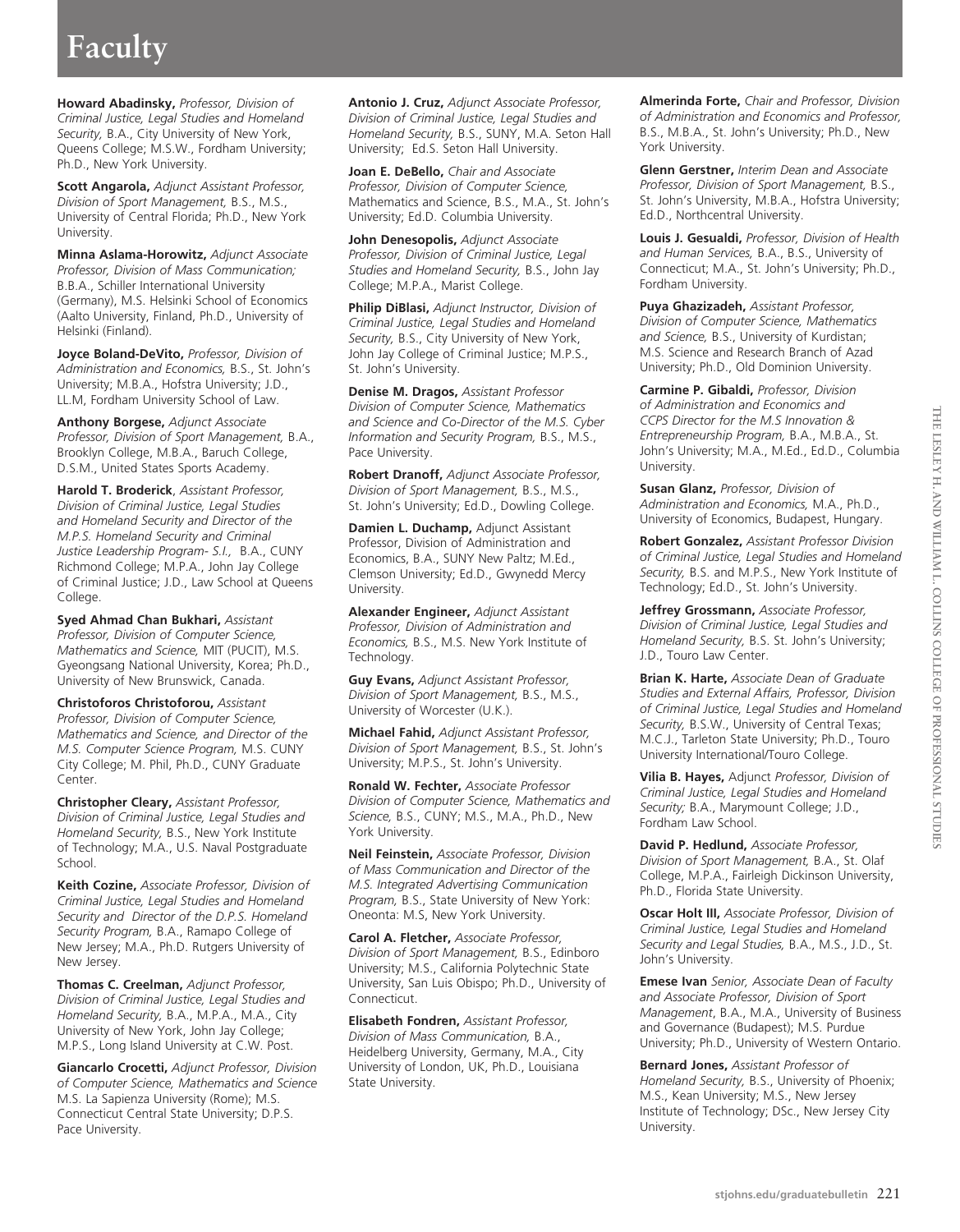**Mark D. Juszczak,** *Assistant Professor, Division of Mass Communication and Director of the M.S. International Communication Program, B.A., Columbia University.* M.A., University of Warsaw (Poland), Ed.D., Teachers College Columbia University.

**Daniel Kane,** *Adjunct Assistant Professor, Division of Sport Management,* B.A., M.A., CUNY College of Staten Island, Ed.D., United States Sports Academy.

**Matthew Kehoe,** *Adjunct Associate Professor, Division of Criminal Justice, Legal Studies and Homeland Security,* B.S., Mercy College; M.S., St. John's University.

**Joseph Kenny,** *Associate Dean, Staten Island Campus and Associate Professor, Division of Administration and Economics,* B.A., Le Moyne College; J.D., St. John's University.

**Fazel Keshtkar,** *Associate Professor, Division of Computer Science, Mathematics and Science,* M.S., Ph.D. University of Ottawa (Canada).

**Sungwon Kim,** *Assistant Professor, Division of Sport Management,* B.S. University of Illinois; M.S., University of New Mexico; Ph.D., University of Florida.

**Thomas M. Kitts,** *Professor, Division of English and Speech,* B.A., St. John's University; M.A., Ph.D., New York University.

**Brook Lauro,** *Associate Professor, Division of Computer Science, Mathematics and Science,* B.S., M.S., Rutgers University; Ph.D., CUNY, Queens College.

**Andrea Licari,** *Professor, Division of Administration and Economics,* B.S., M.B.A., St. John's University, D.P.S., Pace University.

**Antonio Lodato,** *Adjunct Associate Professor, Division of Criminal Justice, Legal Studies and Homeland Security,* B.B.A., City University of New York, Baruch College; M.P.S., St. John's University.

**James Luongo,** *Adjunct Associate Professor, Division of Criminal Justice, Legal Studies and Homeland Security,* B.S., St. John's University; M.S., New York University.

**Bonnie K. MacKellar,** *Associate Professor, Division of Computer Science, Mathematics and Science,* B.S., Boston University; M.S., Ph.D., University of Connecticut.

**Walter J. Magnuson,** *Adjunct Associate Professor, Division of Criminal Justice, Legal Studies and Homeland Security,* B.A., M.B.A., Adelphi University.

**Christopher Martinez,** *Assistant Professor, Division of Criminal Justice, Legal Studies and Homeland Security,* B.S., Embry-Riddle Aeronautical University., M.A., Saint Leo University., Ph.D., Northcentral University.

**Brian McCarthy,** *Assistant Adjunct Professor, Division of Criminal Justice, Legal Studies and Homeland Security;* B.S., John Jay College; M.S., Aspen University.

**April M. Merenda,** *Assistant Professor, Division of Administration and Economics and Director of the M.S. International Hospitality Management Program;* B.S., M.P.S., St. John's University.

**Basilio Monteiro,** *Chair and Associate Professor, Division of Mass Communication,*  B.A., SUNY, Empire State College, M.A., Fordham University, Ph.D, The Union Institute.

**Barbara L. Morris,** *Professor, Division of English and Speech,* B.A., St. John's University; M.A., Ed.D., Columbia University.

**John Otero,** *Associate Professor, Division of Computer Science, Mathematics and Science,* B.F.S., SUNY; M.A., Seton Hall University.

**Simon M. Pack,** *Assistant Professor, Division of Sport Management,* B.S. University of Florida; B.A., University of Florida; M.A., University of North Carolina at Chapel Hill; Ph.D., The Ohio State University.

**Ipshita Pal,** *Assistant Professor of Health and Human Services,* B.A., University of Delhi; MSW., University of Delhi; MSC., University of Oxford; Ph.D., Columbia University.

**Tuija Parikka,** *Associate Professor, Division of Mass Communication, Lic.Soc.Sci., University of Helsinki*, M.S., University of Helsinki, Ph.D., University of Helsinki.

**Seunghyun Park,** *Assistant Professor, Division of Administration and Economics,* B.S., M.S., Hanyang University, Seoul, South Korea; Ph.D., Kansas State University.

**Angelo Pisani,** *Adjunct Associate Professor, Division of Criminal Justice, Legal Studies and Homeland Security,* B.A., M.A., City University of New York, John Jay College of Criminal Justice; Ph.D, City University of New York.

**James Rhoads,** *Adjunct Assistant Professor, Division of Criminal Justice, Legal Studies and Homeland Security,* B.S., New York Institute of Technology; M.P.S., St. John's University.

**Candice D. Roberts,** *Assistant Professor, Division of Mass Communication,* B.A., University of North Carolina, M.A., East Tennessee State University, Ph.D., Drexel University.

**April Rogers,** *Assistant Professor,* B.A., St. John's University; MBA., Davenport University; MPH., New York University; M.D., St. Matthew's University.

**Robert Romano,** *Assistant Professor, Division of Sport Management,* B.S., Southern Connecticut State University; M.S., Columbia University; J.D., Loyola University.

**Daniel M. Rudofossi,** *Associate Professor, Division of Criminal Justice, Legal Studies and Homeland Security,* B.A., City University of New York; M.A., New York University; M.A., New York University; Ph.D., New York University; Psy.D., University Indiana GTF.

**Catherine J. Ruggieri,** *Professor, Division of Administration and Economics and Dean Emeritus,* B.S., M.B.A., St. John's University, J.D., CUNY, Brooklyn Law School.

**Antoinette Collarini Schlossberg,** *Chair and Associate Professor, Division of Criminal Justice, Legal Studies and Homeland Security,* B.A., Fordham University; M.S., City University of New York, Hunter College; M.Phil., Ph.D., Columbia University.

**Harvey Schlossberg,** *Associate Professor, Division of Criminal Justice, Legal Studies and Homeland Security,* B.S., CUNY, Brooklyn College; M.S., Long Island University; Ph.D., Yeshiva University, Ferkauf Graduate School of Humanities.

**Suzanna Schmeelk,** *Assistant Professor, Division of Computer Science, Mathematics and Science and Co-Director of the M.S. Cyber Information and Security Program,* M.S. New York University, M.S. University of Maryland Global Campus, M.S. Parsons - The New School for Design, M.S. William and Mary, Ed.D. Rutgers University, D.P.S. Pace University.

**Christina Schweikert,** *Associate Professor, Division of Computer Science, Mathematics and Science and Director, M.S. Data Science program,* B.S., B.A., Fordham University; M.S., New York Institute of Technology; M.Phil., Ph.D., CUNY Graduate Center.

**Richard Scorce,** *Associate Professor, Division of Computer Science, Mathematics and Science,* B.A., Fordham University; M.A., CUNY, Brooklyn College.

**Frank Servas, Jr.,** *Associate Professor of Mathematics and Computer Science,* B.S., Pratt Institute; M.A., M.Phil., Columbia University.

**Ronald Sklar,** *Associate Professor, Division of Computer Science, Mathematics and Science and Mathematics*, B.A., City University of New York, Queens College; M.S., University of Connecticut; Ed.D., Columbia University; M.S., Polytechnic Institute of New York.

**Lequez Spearman,** *Assistant Professor, Division of Sport Management,* B.A., University of Wisconsin; M.A., University of Iowa; Ph.D. University of Tennessee.

**Devon Taylor,** *Adjunct Assistant Professor, Division of Sport Management,* B.S., Morehead State University, M.S., Long Island University.

**Erald Troja,** *Assistant Professor, Division of Computer Science, Mathematics and Science,* B.S. CUNY Brooklyn College, M.S. CUNY Brooklyn College, M. Phil., Ph.D., CUNY Graduate Center.